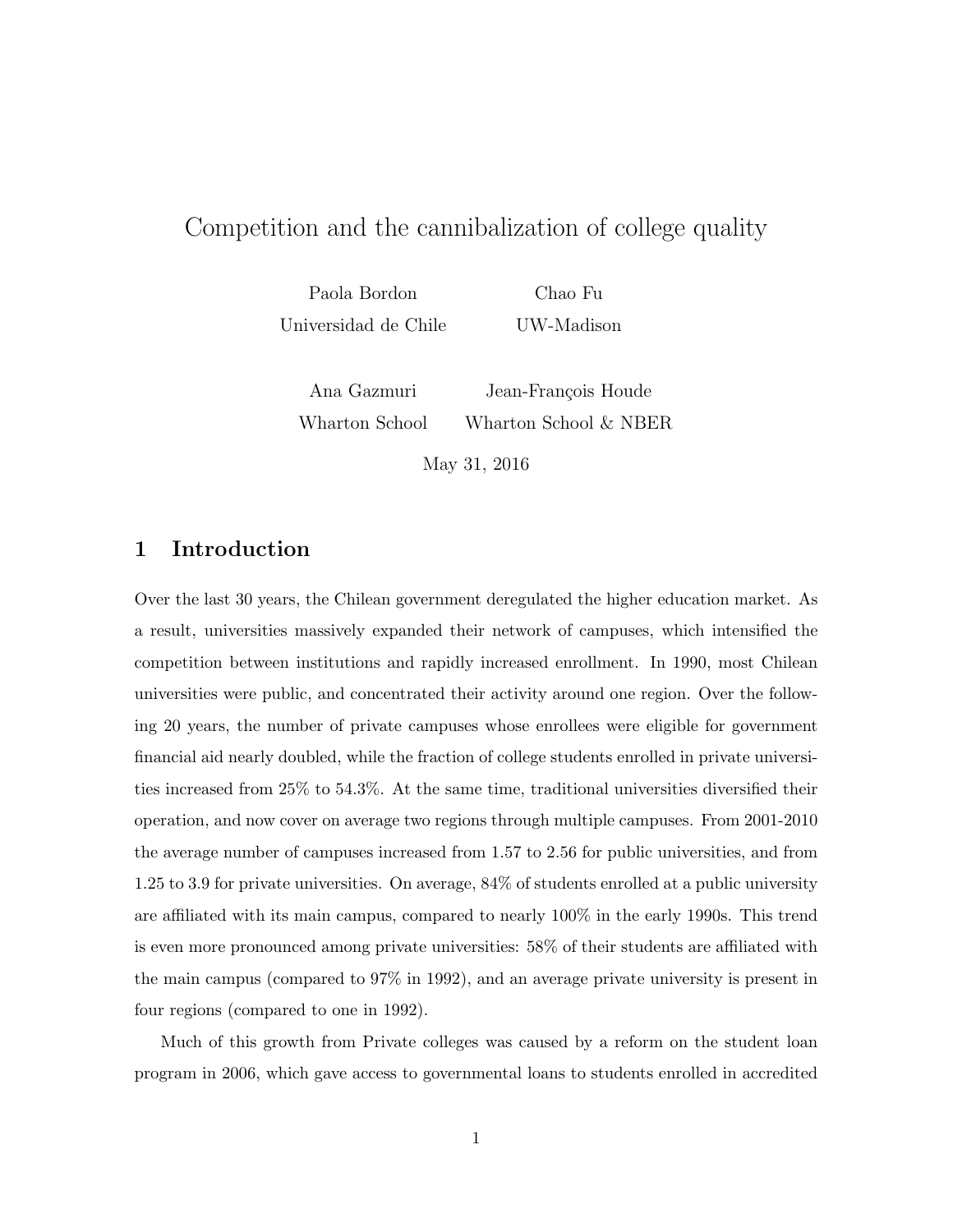private universities and lifted an important barrier to entry into the higher-education market. As a result of reforms of this kind, the Chilean higher education system became highly decentralized and competitive, like the one in the U.S.

This decentralization can lead to substantial benefits for students, mostly by lowering tuitions and improving access to education. However, there is a potentially negative effect on the quality of college education that we point out in this project. By independently choosing the optimal size and characteristics of their own campuses, universities ignore the potentially adverse impact of their actions on competing universities. This stems from the fact that the quality of universities is in part determined by the quality of students who choose to enroll (see [Epple et al.](#page-25-0) [\(2006\)](#page-25-0) for a sorting model in which that is the case). For instance, the enrollment at new campuses is generated in part by attracting students who would otherwise be admitted at existing campuses serving the same population. This competition can in turn force incumbent colleges to reduce their admission thresholds and lower their quality levels.

This "cannibalization" of school quality caused by competition is analogous to the business stealing effect of price competition in oligopoly markets with product differentiation (see [Bresnahan](#page-25-1)  $(1987)$  and [Berry et al.](#page-24-0)  $(1995)$  for examples in the car market). The main difference in the education context is that this externality does not only reduces tuitions, but also affects the quality of colleges. This is in contrast with standard differentiated product framework, where quality is fixed in the short-run and determined by firms' investments only.

From a welfare point of view, it is well documented that free-entry into differentiated product industries can lead to excess entry relative to what a social planner, accounting for consumer and producer surplus, would choose. Excessive entry arises when new products are (imperfect) substitutes from existing products, and firms must incur important fixed-cost to operate (see [Berry and Waldfogel](#page-24-1) [\(1999\)](#page-24-1)). In the education context, this inefficiency is expected to be important if new programs are close-substitutes for existing options, and if the peer-effect externality associated with business-stealing is large. Moreover, the degree of substitutability between programs depends on the level of spatial and quality differentiation between colleges. The first originates from the fact that students tend to favor campuses located near their home locations, and the second is due the fact that universities differ substantially in the quality of their facilities and programs.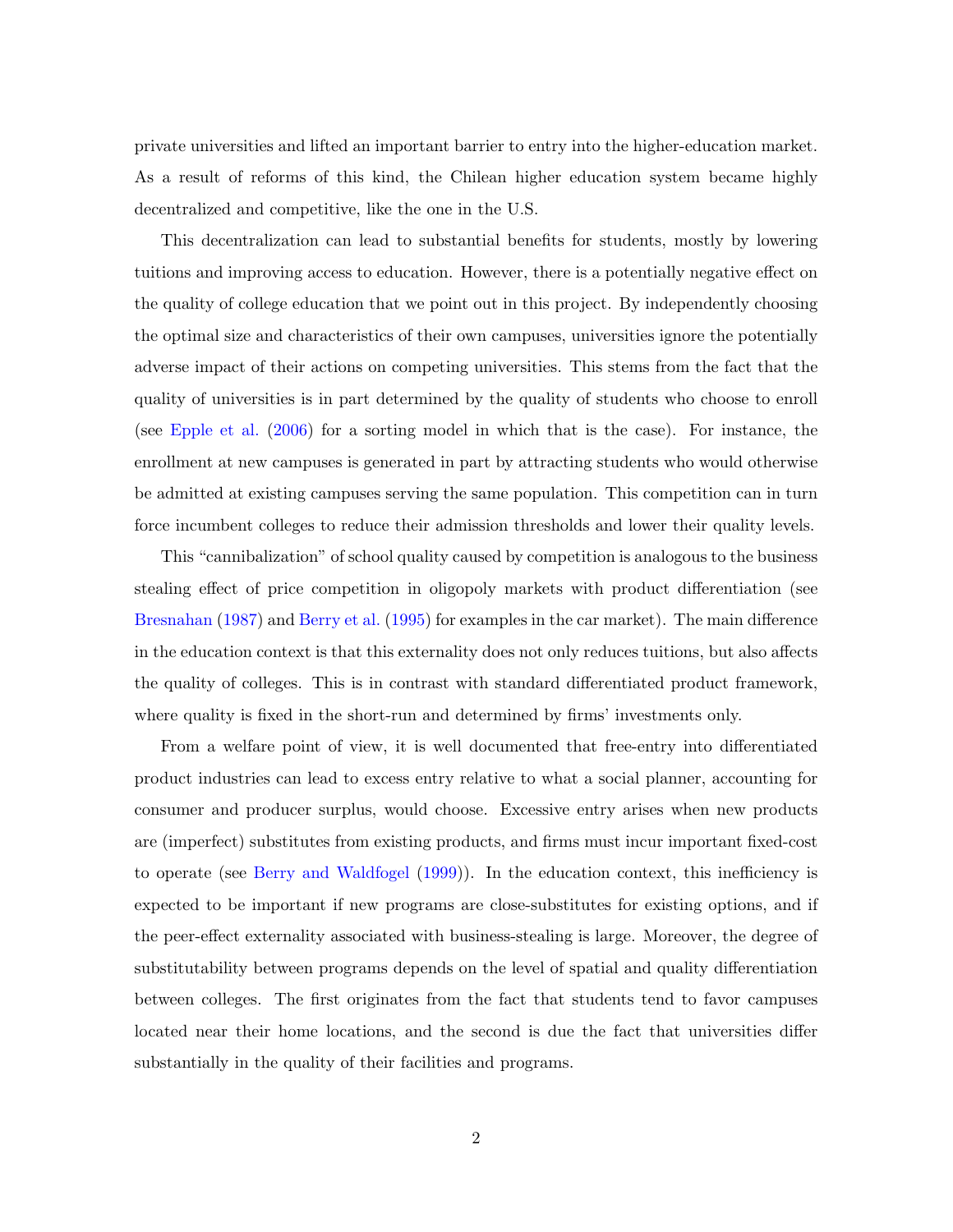In this paper we take a first step towards quantifying the welfare consequences of freeentry into the Chilean higher education market. We have two specific objectives. First, we document the growth in the supply and the change in quality of programs following the loan and grant reforms in 2006, accounting for program capacity constraints and peer effects. Second, we measure the degree of substitution between programs using a structural model of student sorting. In particular, we recover the distribution of student preferences for different characteristics of college programs, including quality, costs, distance and studentcollege match. We further quantify the importance of peer quality in determining a college's overall quality.

We use the elasticity of substitution between programs, implied by student preference estimates, to quantify the degree of cannibalization in program quality across colleges. In particular, we measure the degree to which marginal improvements in the attractiveness of each program reduces, through business stealing and peer effects, the perceived quality of programs at low, intermediate and high levels of selectivity. By measuring the number and type of students that each program attracts when it improves its quality, we can provide a measure of "segmentation" of programs across different quality levels, low, intermediate and elite. This knowledge is valuable for the assessment of college market expansion: freeentry is less likely to cause significant efficiency loss if high quality programs are sufficiently segmented as new programs tend to enter with low selectivity level.

The results can be summarized as follows. Using growth decomposition techniques developed in the productivity literature (e.g. [Foster et al.](#page-25-2) [\(2001\)](#page-25-2) ), we identify the various sources for the growth in college enrollment and change in quality. We show that a significant part of the growth in enrollment is explained by elite institutions expanding existing programs and private universities increasing the differentiation of programs offered, with significant entry and exit of programs. The exit and entry of new programs is mostly present in private universities.

Our second set of results relate to the degree of differentiation between programs. Our estimated model shows that students have considerable preference for geographically close programs, and that females have strong preferences for social sciences programs. We find significant substitution between middle tier programs, whereas programs in the top quartile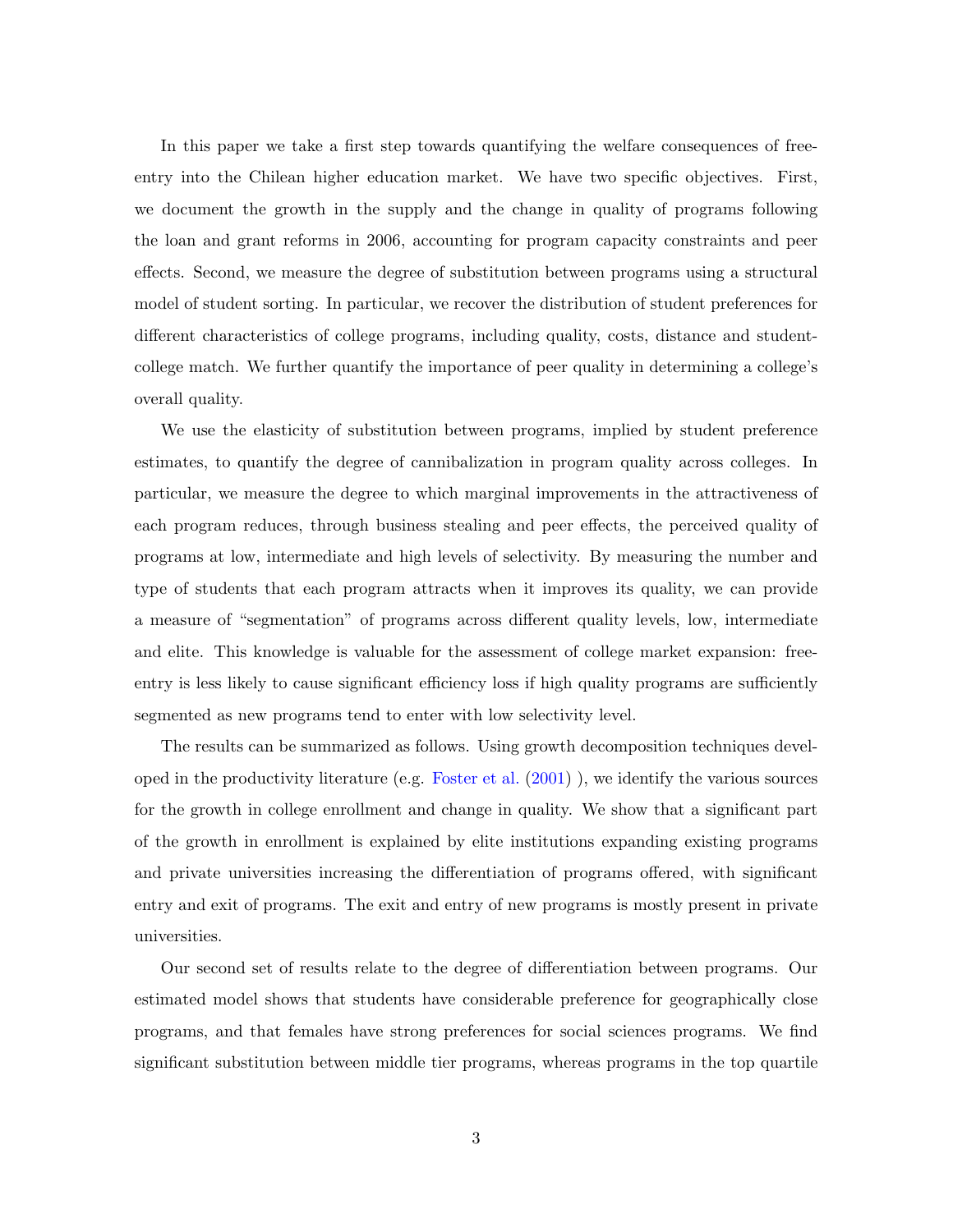tend to substitute from other programs in that same category. Since much of the growth in enrollment originated from low and intermediate quality programs, we therefore conclude that elite programs have been fairly immune to quality cannibalization. The same is not true however for programs with intermediate quality levels. Our results suggest that the entry and expansion of programs of intermediate quality levels likely led to sizable cannibalization and excess entry, as those programs are perceived as close-substitutes to other programs with lower and similar quality levels.

Our paper builds on the literature on college education. For example, [Manski and Wise](#page-25-3) [\(1983\)](#page-25-3) use a non-structural approach to study tuition setting, applications, admissions and enrollment in isolation. [Arcidiacono](#page-24-2) [\(2005\)](#page-24-2) estimates a structural individual choice model to address the effects of college admissions and financial aid rules on future earnings. In modeling student choices, we incorporate rich heterogeneity in student preferences for different college programs, which has been shown to be important in previous studies. For example, [Manski](#page-25-3) [and Wise](#page-25-3) [\(1983\)](#page-25-3) find that applicants do not necessarily prefer the highest quality school. To systematically model factors underlying these heterogeneity, we share features in studies that have explicitly modeled the cost of distance (e.g., [Kapor](#page-25-4) [\(2015\)](#page-25-4)), the preference for staying in one's home state (e.g., [Fu](#page-25-5) [\(2014\)](#page-25-5), [Kennan](#page-25-6) [\(2015\)](#page-25-6)) and the preference for having peers with ability levels similar to one's own (e.g., [Arcidiacono](#page-24-2) [\(2005\)](#page-24-2), [Bordon and Fu](#page-24-3) [\(2015\)](#page-24-3)).

While the majority of the literature on college education focuses on individual choices, our paper is closer to papers that study the college market in an equilibrium setting. For example, [Epple et al.](#page-25-0) [\(2006\)](#page-25-0) model equilibrium admissions, financial aid and enrollment, where a college's quality depends on the average test score of its students. [Fu](#page-25-5) [\(2014\)](#page-25-5) models equilibrium tuition, applications, admissions and enrollment in a college market that is subject to information friction and application costs.

Finally, our paper is part of a growing literature in education using econometrics techniques developed in the I.O. literature to measure the perceived quality of schools, accounting for endogenous characteristics such as tuitions and peer effects (e.g. [Bayer et al.](#page-24-4)  $(2007)$ , [Hast](#page-25-7)[ings et al.](#page-25-7) [\(2009\)](#page-25-7), [Neilson](#page-25-8) [\(2013\)](#page-25-8), [Ferreyra and Kosenok](#page-25-9) [\(2015\)](#page-25-9), and [Gazmuri](#page-25-10) [\(2015\)](#page-25-10)).

The remainder of the paper is organized as follows. Section 2.2 provides a description of the trends in the Chilean college market. Section 2.3 describes the data used in this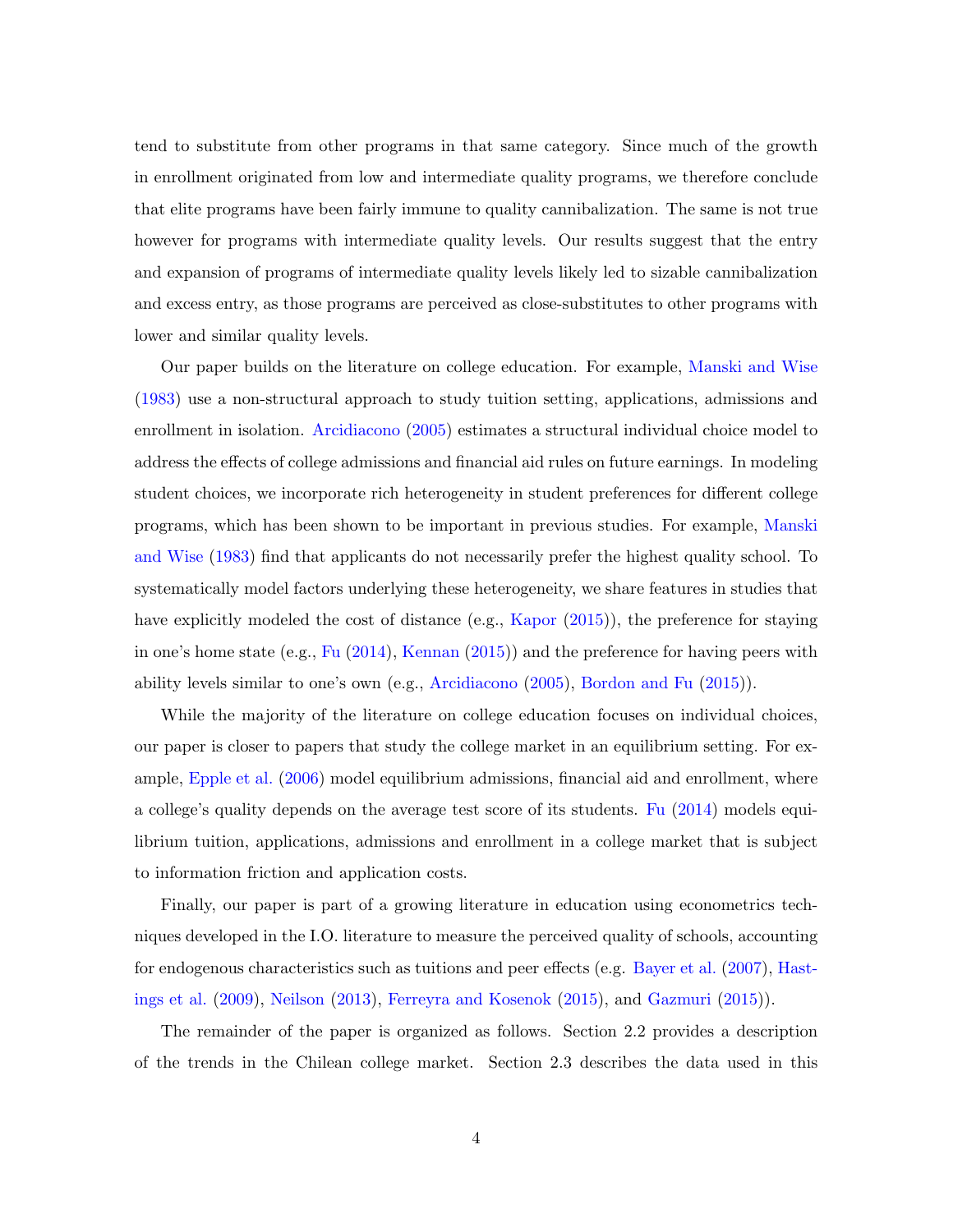project. Section 2.4 provides a descriptive analysis of the growth in enrollment. Section 2.5 describes the sorting model with selective programs. Section 2.6 describes the estimation and identification strategies. Section  $2.7$  shows the estimation results, and Section  $2.8$  offers a summary and conclusions.

## 2 The Chilean College Market

Institutions Higher education in Chile went through a radical reform in the early 1980s. This reform modified the education system structure and its funding mechanisms, resulting in an expanded, more diverse and highly privatized system.

The number of higher education institutions and enrollment in higher education programs increased significantly following this reform. In 1980, before this reform, approximately one out of four people graduating from high school enrolled in some type of higher education, by 2012 this proportion has increased to more than one out of two.

Currently, the Chilean higher education system is organized in three types of institutions: universities, professional learning institutes, and technical training centers. By 2012, there were 60 universities, 45 professional institutes, and 73 technical training centers. Among the group of universities, 25 form a council of universities that were created before the 1980 reform (also called CRUCH), and 35 are private universities that were created between 1980 and 2006. Among the CRUCH universities, 25 are public institutions, and 9 are privately operated.

Most of our analysis is focused on the group of *selective universities* that participate in the centralized admission system. This group includes the 25 traditional CRUCH universities plus eight (8) out of the other 35 private universities. We focus on explaining the enrollment of students in one of the 33 universities regulated by the same admission system. The remaining higher-education options correspond to the outside option of students (i.e. private non-selective universities, work, and professional schools).

The colleges that do not participate in the admission system are typically of lower quality and use open admissions policies. One of the requirements of the institutions that participate in the centralized admission system is that they cannot accept students with less than 500 points. Table [2](#page-27-0) reports the average characteristics of students choosing the outside option.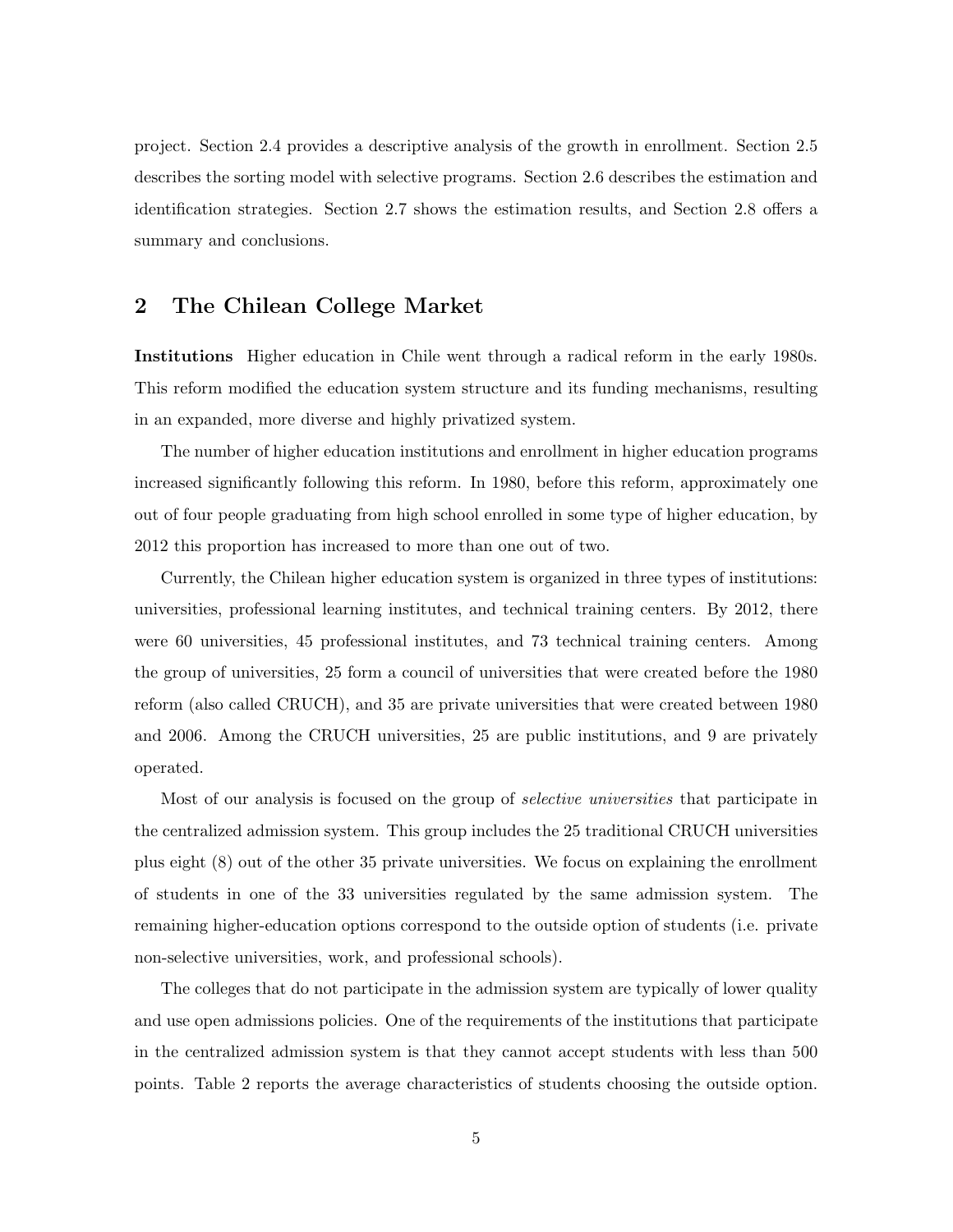We can see that the average test score is significantly lower than the average test scores if students choosing one of the selective college. In 2012, around 65% of the programs in the outside option do not report a minimum PSU score in the data. For the ones that do report the minimum test score of enrolled students, the average is 450.

Depending on the year the students attending these 33 universities are between 27% and 38% of the total students that took the admission test. The share of students going to other universities beside these 33, are about 25% of the total (between 22% and 28%). These 33 institutions have between 53% and 64% of the students attending some university.

In the empirical analysis, we also group universities in three categories, based on their degree of selectivity and age. Group 1 correspond to *Elite institutions*, that usually appear in international rankings: Pontificia Universidad Catolica de Chile, Universidad de Chile, Universidad de Concepcion, Universidad Tecnica Federico Santa Maria, Pontificia Universidad Catolica de Valparaiso, and Universidad de Santiago. Group 2 is an intermediate group corresponding to other traditional universities (or CRUCH) that are not included in the first group (i.e. *Other CRUCH*). Finally, group 3 universities include the eight private non-CRUCH universities that participate in the centralized admission process, and that entered after the 1980 reform. We label those institutions *Private Non-CRUCH*.

Admission system Schools participating in the centralized admission system report an admission score calculated from a nationwide admission test (PSU) and high school grades.

The PSU test consists of several parts. Everyone has to take math and language tests, but social sciences and science tests are optional. Each program has different requirements in terms of what parts of the test the applicant must take to be able to apply. Each of these 33 universities that participates of the centralized admission process, publicly announces the number of seats available and the weights to calculate the admission score for each program. Students apply to up to eight programs ordered by preference, after knowing their scores. Admission to each program is managed in a centralized way, where each program is filled by the students with the best scores that applied to that program until the number of seats are filled.

Financial aid In the 1990s, higher education policies carried out two major changes in terms of financial aid programs for postsecondary education. A means-tested loan scheme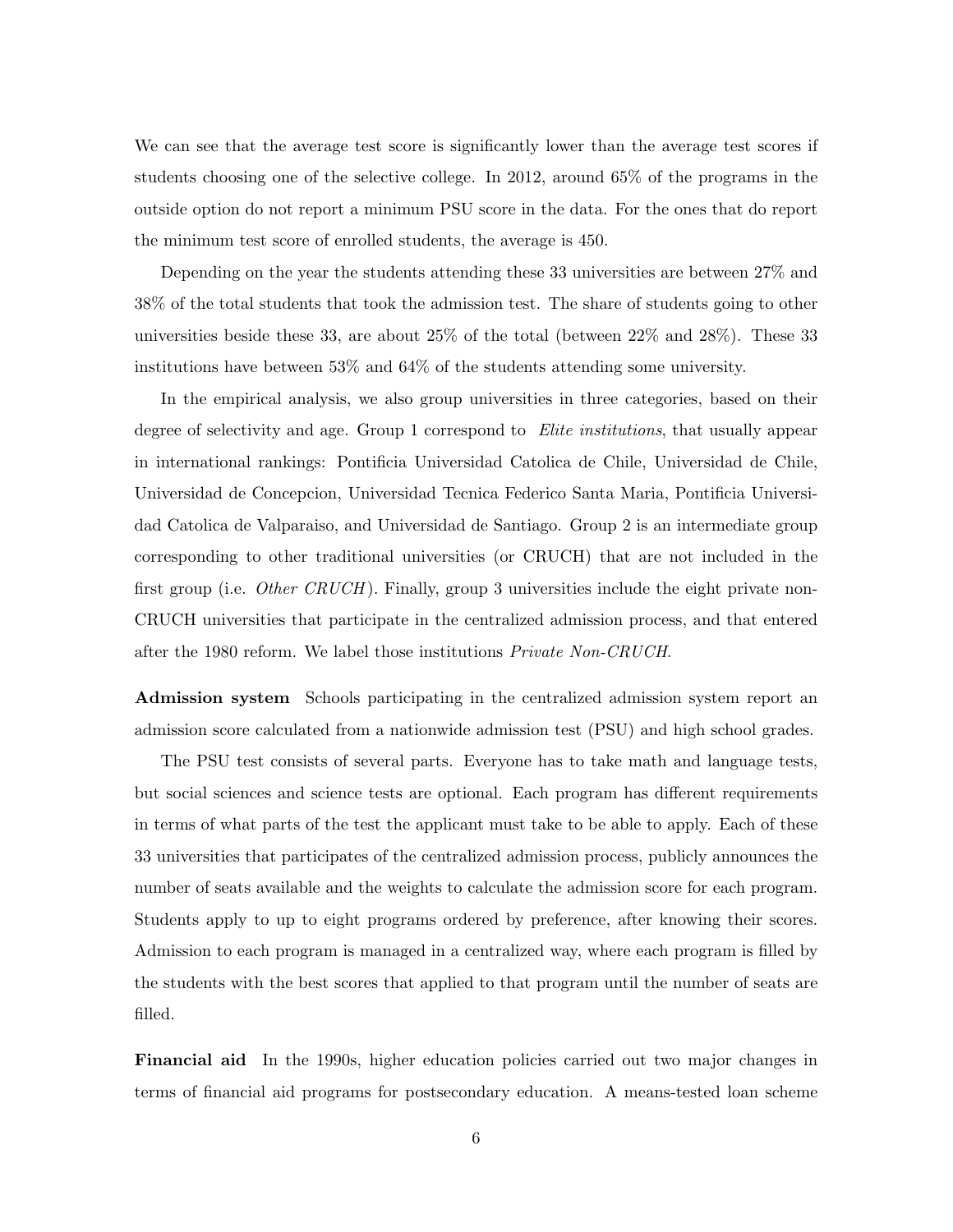(FSCU) to cover tuition fees in one of the traditional universities with a fixed interest rate of two percent and income contingent repayment. Second, a scholarship scheme for students coming from low income families was set up to cover partial or total payment of tuition fees. Financial aid programs have recently expanded. In 2006, a new law established a need-based student loan system for all accredited institutions (including private institutions that were not part of traditional universities), complementing existing privately funded scholarships. The new loan scheme provides qualified students with government backed student loans to cover their tuition fees.

Also, in 2010 there was an expansion in the generosity of the government grants to include eligible students up to the third income quintile. As a result, almost half of students enrolled in higher education receive some type of financial aid, with the majority of this aid being in the form of loans.

## 3 Data

The empirical analysis rely on two data sets. Micro data on student college applications together with student sociodemographic characteristics for 2012, and aggregate data for university enrollment from 2005 to 2014, for every university that participates in the centralized admission process.

The 2012 data set on student applications contains the universe of students that applied to some program in one of the 33 universities (25 traditional plus 8 private non-traditional) that participate in the centralized admission process, even if the student was not admitted. The aggregate data set for the institutions, includes total enrollment and admission thresholds for every major.

There are more than 2000 majors offered by these 33 universities. We grouped these majors in 21 categories, so each category is a collection of programs with comparable academic requirements (weights for each of the admission tests). There are 54 campuses that are part of these 33 universities. Overall, students have access to 428 choices (campus/category combination).

The total universe of students considered is every student that took the admission test each year, about 180,000 student per year.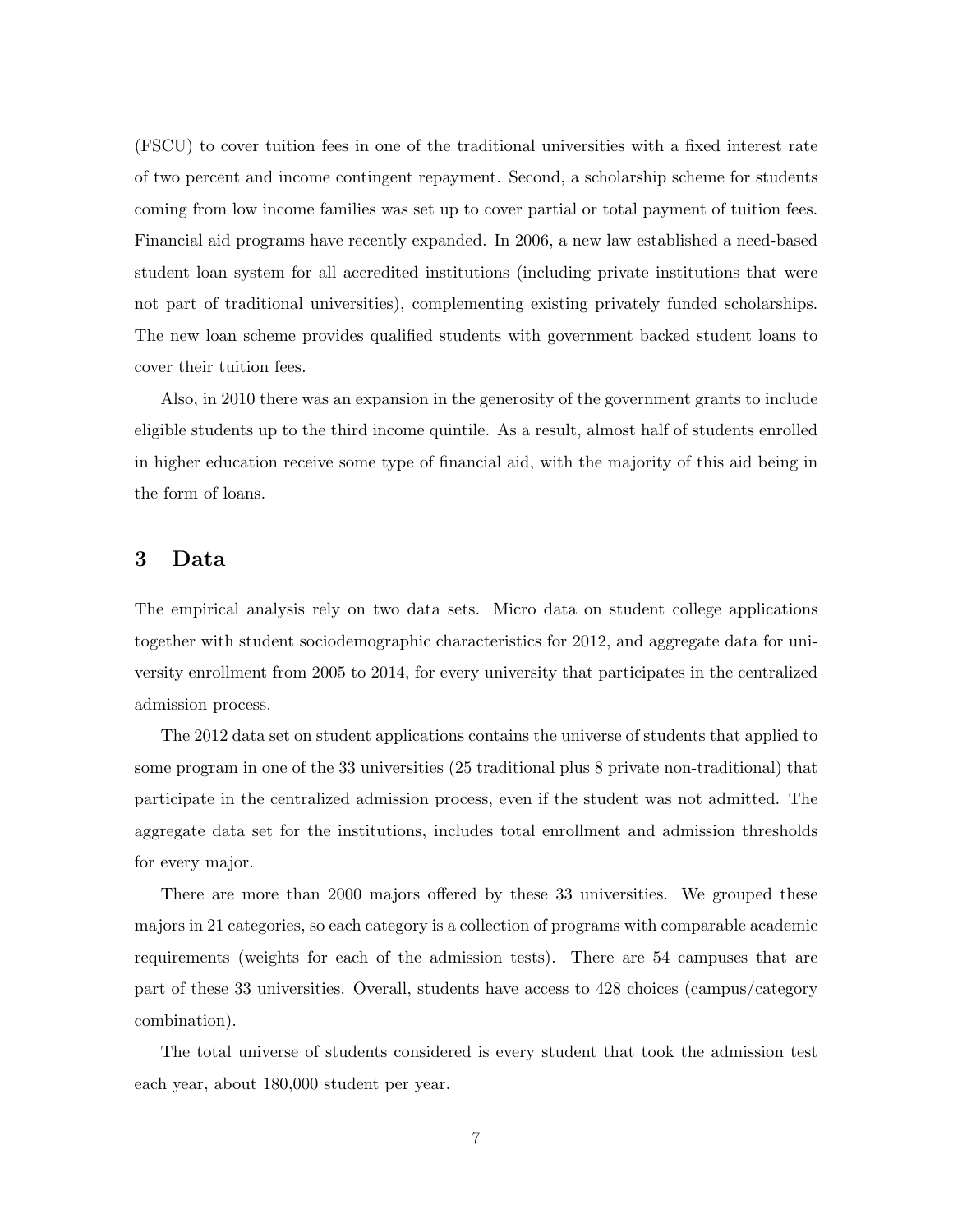Table [1](#page-26-0) shows the growth in the number of majors and campuses by institution. There is a large growth in the number of majors offered during this period, mostly in private nontraditional universities. On average these institutions have approximately 3 campuses in different regions.

Table [2](#page-27-0) shows descriptive statistics for student characteristics in each type of institution for 2012. Students attending elite institutions are on average comparable to student going to private universities in family income and mother's education, but with significantly better scores and more likely to have a government scholarship.

### 4 Growth decomposition

During our sample period, there is a significant increase in the share of students enrolling in higher education and the number of programs offered by universities.

Figure [1](#page-39-0) shows the share of students enrolling in one of the 33 selective university from 2005 to 2014, where there is a sharp increase, especially after 2011. Furthermore, Figure [2](#page-40-0) shows that this growth is mostly coming from private universities.

To understand whether the growth in the number of programs is similar across institutions, we contrast the growth experienced by the three type of universities: (1) Elite, (2) Other CRUCH, and (3) Private Non-CRUCH.

Panel A in Table [3](#page-28-0) shows the trends in number of programs for each group. It is apparent that growth in the number of programs is mostly coming from new private entrants, with an average annual growth in number of programs of 5*.*9% in group 3.

Second, we look at enrollment for these same groups (Table [3,](#page-28-0) columns 4 to 6). Enrollment has increased by about 50% in elite institutions (group 1), and considering that they did not increase significantly the number of programs offered, this means that existing programs are becoming larger on average in these institutions. Enrollment in the intermediate universities (group 2), was decreasing significantly from 2005- 2009 and started increasing again in 2010 probably due to the increase in generosity of government grants. The largest growth in enrollment comes from private non-CRUCH universities (group 3) that almost doubled their enrollment in 10 years, with an average annual growth of 6*.*32%.

Next, we divide the sample in two periods: before and after the second important financial-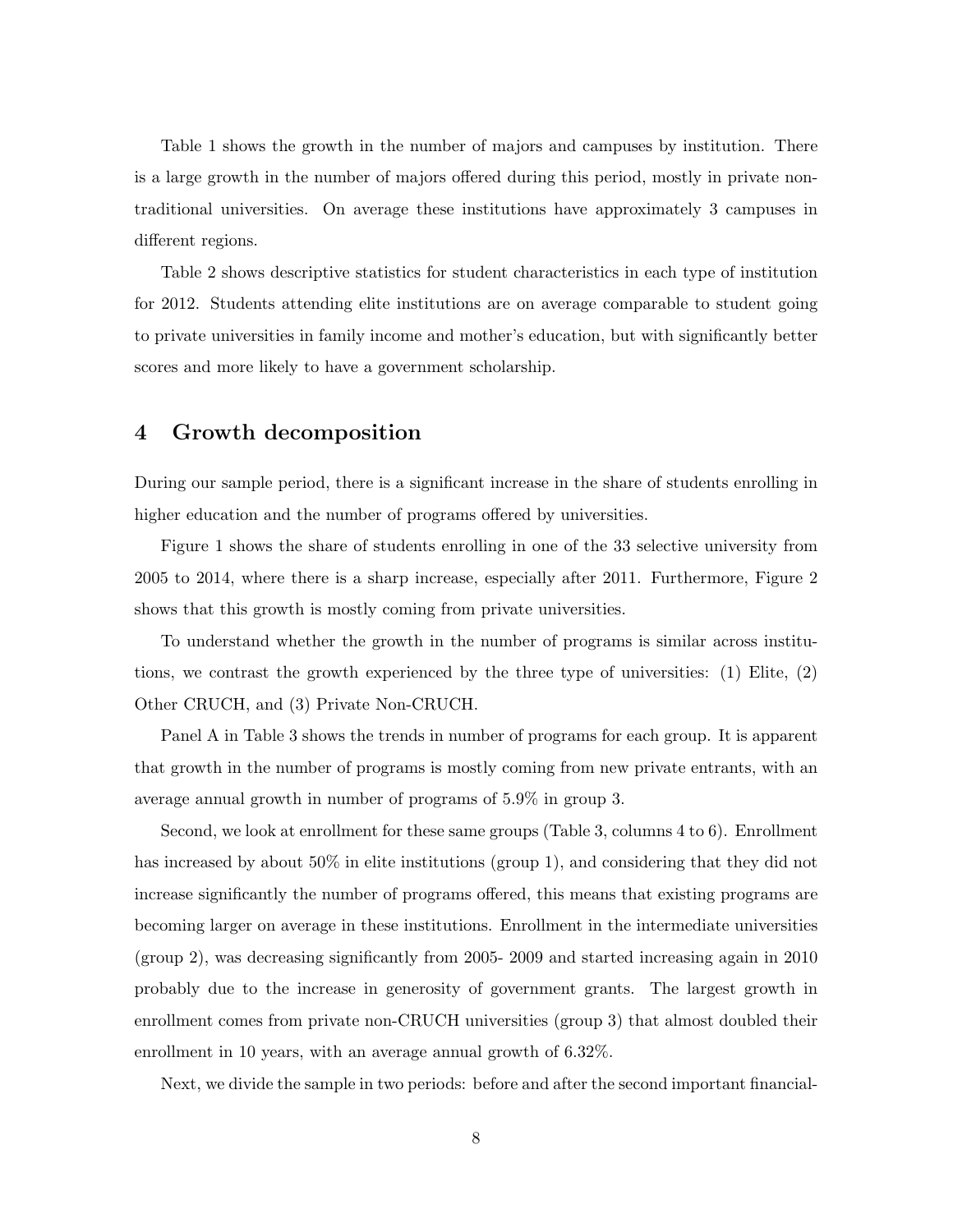aid reform. Specifically, Period 1 from 2005-2009 and period 2 from 2010-2015, and we decompose total growth in the growth of incumbent programs, the entry of new programs, and exit of programs.

Table [4](#page-29-0) shows this decomposition of growth in total enrollment for each of the two periods. Total growth corresponds to 10*.*4% in the first period and 17*.*9% in the second one. In total, incumbent programs decreased in enrollment and most of the growth is explained by entry of programs. This decomposition di↵ers across institutions. For elite institutions, more than 50% of the growth arose from the expansion of incumbent programs (56% in period 1 and 54% in period 2), whereas for the rest, most of the growth arose from entry, especially in the second period.

We decompose the growth in average program size following ? into a growth in incumbent programs and the relative size of entering and exiting programs. Program growth is calculated as the average growth in the number of students in a major for each of the three groups of institutions. The average growth is decomposed into the average growth of incumbent programs, growth explained by entry of programs larger than the average, and exit of programs smaller than the average. That is, the growth in average program size is given by:

$$
\Delta \bar{q} = \sum_{j \in C} \frac{q_{jt} - q_{jt-1}}{N_{t-1}} + \left(\frac{1}{N_t} - \frac{1}{N_{t-1}}\right) (q_{jt} - \bar{q}_{t-1}) + \left(\frac{1}{N_t} - \frac{1}{N_{t-1}}\right) (q_{j,t} - q_{j,t-1}) + \sum_{j \in E} \frac{q_{jt} - \bar{q}_{t-1}}{N_t} - \sum_{j \in X} \frac{q_{j,t-1} - \bar{q}_{t-1}}{N_{t-1}}
$$
\n(1)

This equation decompose the growth in average program size. *qjt* is the size of program *j* in year *t*, and  $N_t$  is the number of programs in year t.  $\bar{q}_t$  is the average size in year t. The first 3 terms in the equation are the growth in program size of incumbents, the fourth term is the growth in average size due to entry of larger than average programs, and the fifth term is the growth due to exit of smaller than average programs.

Table [5](#page-30-0) shows this decomposition where the three terms for the incumbents are summed together. Incumbent programs in elite and private universities seem to have grown during both periods. On the other hand, for all institutions, new programs are smaller than the average and the programs existing are also smaller than the average.

Together with Table [4,](#page-29-0) Table [5](#page-30-0) suggests that private non-traditional universities opened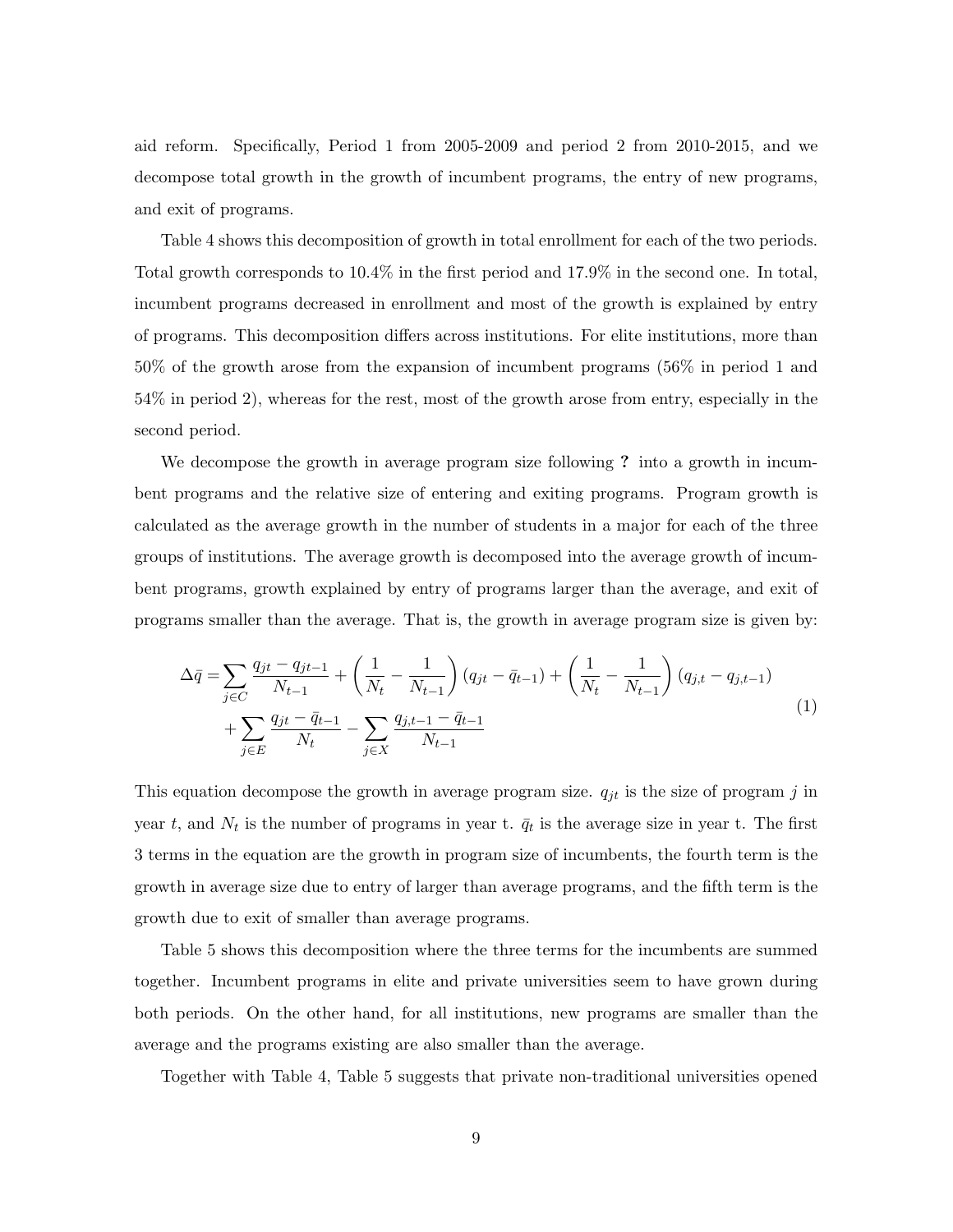a significant number of small programs and at the same time expanded the size of incumbent programs. The overall enrollment decreased in non-elite traditional universities, with incumbent programs becoming smaller, but nevertheless opening a large number of small programs.

Table [6](#page-31-0) shows changes in the minimum and average test score in programs in each of the three groups, where the minimum test scores can be viewed as the admissions thresholds. Thresholds (Table [6,](#page-31-0) columns 1-3) were growing in the first half of the sample period and then started decreasing for programs in the first two groups (all traditional universities). Given the large increase in the size of programs in institutions in group 1, it is expected that admission thresholds decrease in this group. Institutions in group 2 also increased enrollment during the second half or the period. The trend of thresholds in private non-CRUCH universities was divided into two parts, with significantly higher thresholds from 2010 onwards. This is most likely explained by the fact that when joining the centralized admission process, they are not allowed to admit students with less than 500 points. This is even more impressive considering that they have almost doubled their enrollment over this period. Table [6](#page-31-0) (columns 4-6) show average test scores for each group. From 2005-2010, average PSU increased for all programs, with the largest increase for private non-traditional universities. During 2011-2015, average PSU decreased for all types of institutions.

Next, we decompose the improvement in average PSU from incumbent, exiting, and entry programs. The change in the average test scores can be decomposed into five terms:

<span id="page-9-0"></span>
$$
\Delta T_t = \sum_{j \in C} s_{jt} (t_{jt} - t_{jt-1}) + (t_{jt} - T_{t-1})(s_{jt} - s_{j,t-1}) + (t_{jt} - t_{j,t-1})(s_{j,t} - s_{j,t-1})
$$
  
+ 
$$
\sum_{j \in E} t_{jt} - T_{t-1} s_{jt} - \sum_{j \in X} (t_{j,t-1} - T_{t-1}) s_{t-1}
$$
 (2)

here  $T_t$  is the weighted average PSU in period t,  $t_{jt}$  is the average PSU for program j in year t,  $s_{jt}$  is the share of program  $j$  in year  $t$ .

Table [7](#page-32-0) shows the total improvement on average PSU score over the whole period, and each of the five components of the decomposition. For institutions in Groups 1 and 2, most of the improvement came from the reallocation term (second term in equation (2)), meaning that programs better than average were increasing their shares. For programs in group 3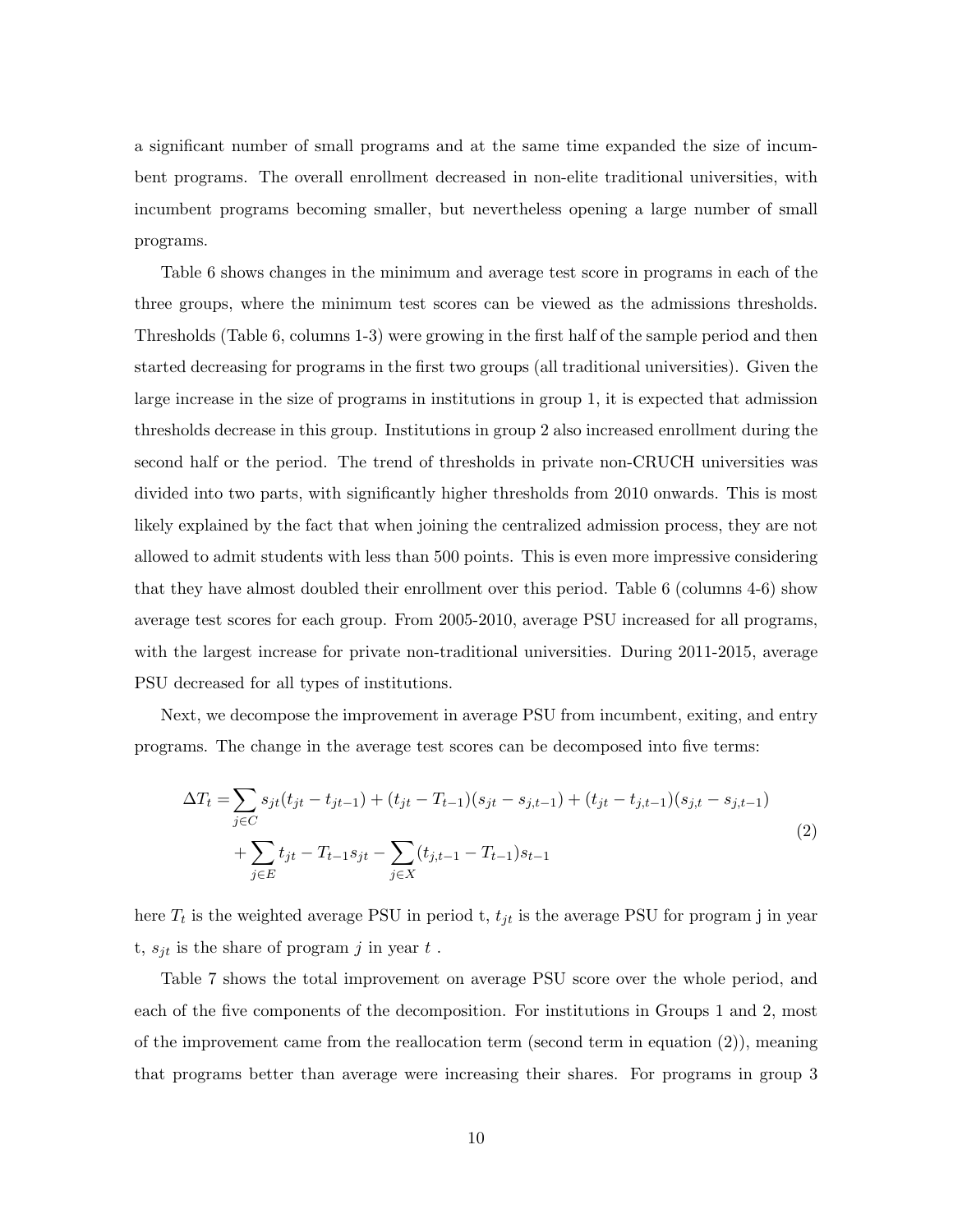(private universities), most of the improvement is explained by increasing average test scores of incumbent programs (first term in equation [\(2\)](#page-9-0)). The entry term (fourth term in equation (2)) is negative for the first two groups, meaning that the average PSU in entry programs was lower than the overall average in the previous period, contributing negatively to the improvement in average PSU. The exit term (fifth term in equation [\(2\)](#page-9-0)) is positive for all three groups meaning that exiting programs had lower PSU scores than the average.

## 5 A Sorting Model of College Enrollment

We develop a short-run model describing the allocation of students across campuses, and the endogenous determination of admission thresholds. The model has three components: (i) students preferences, (ii) the admission process, and (iii) market clearing conditions. We describe each in turn.

#### 5.1 Admission Process

Let J denotes the set of programs available to students, where we define each program as a (university, major category) pair. As discussed in section 3, the total number of options varies over time, and was equal to 428 in 2012. In addition, an outside option is also available to all students. This option includes non-selective universities, professional schools, and the option of not attending a higher-education institution.

A student's choice of a college program is constrained by the admissions. The Chilean admission process is very transparent, and we use the admission thresholds and weights used by each campus to determine the set of available options for each student. Under the Chilean system, a program *j* is in a student's choice set if only if  $t_{ij} \ge \bar{t}_j$ , the institution-categoryspecific admissions threshold. The student test-sores and program thresholds are defined as follows.

A student has multi-dimensional knowledge in subjects such as math, language, social sciences and science, summarized by  $s = [s_1, s_2, ..., s_S]$ , the vector of test scores. Various elements of such knowledge are combined with the publicly known category-specific weights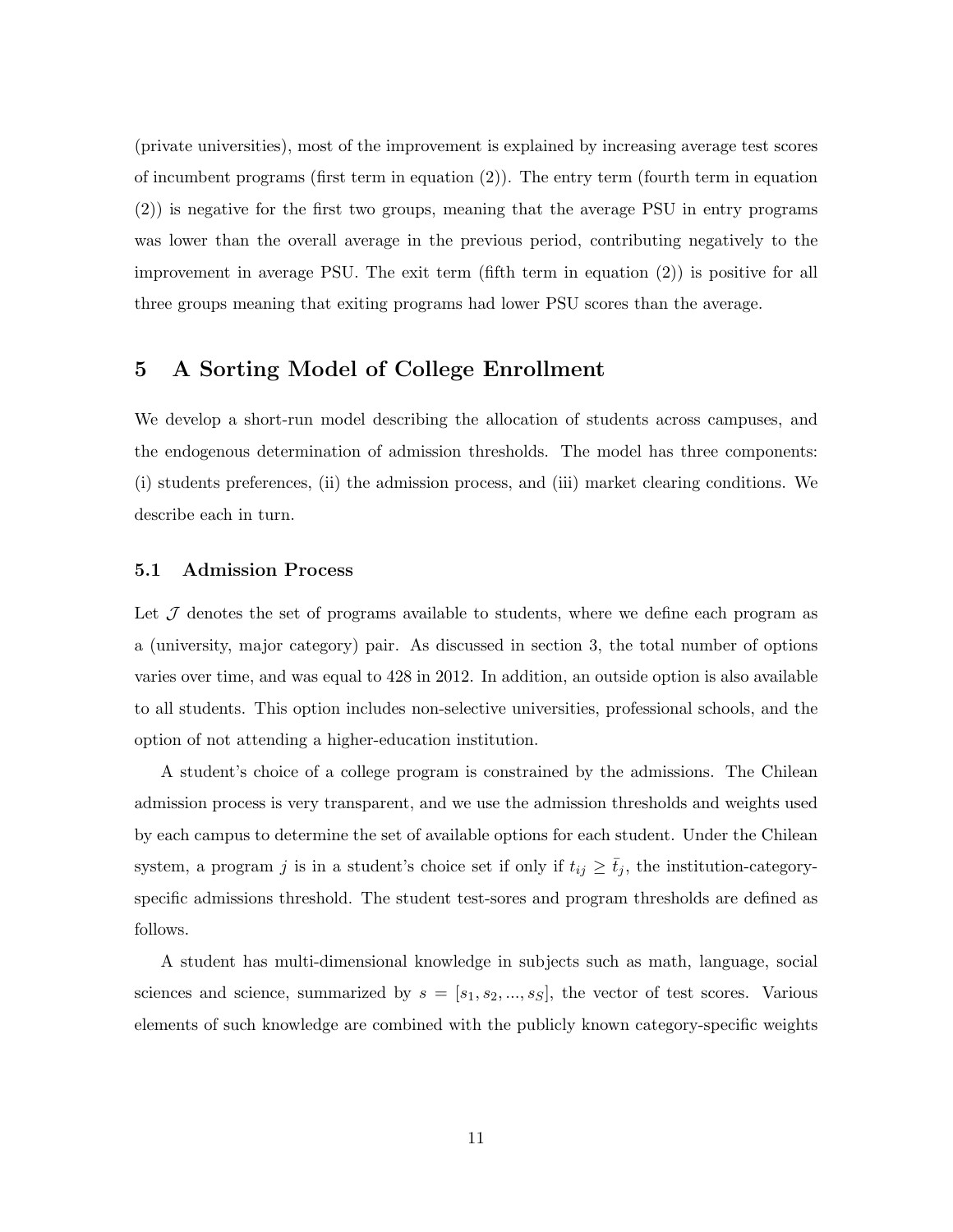to form category-university-specific application test score,

$$
t_{ij} = \sum_{l=1}^{S} \omega_{jl} s_{il},
$$

where  $\omega_j = [\omega_{j1}, ..., \omega_{jS}]$  is the vector of weights for option *j*, and  $\sum_{l=1}^{S} \omega_{jl} = 1$ . Given the different academic tracks they follow in high school, some students will consider only majors that emphasize knowledge in certain subjects, while some are open to all majors. Such general interests are reflected in their abilities and choices of which tests to take.<sup>[1](#page-11-0)</sup> We assign a test result of  $\infty$  to tests that students do not take.

The admission threshold of major *j* is determined by the score of the marginal admitted student:

$$
\bar{t}_j = \sum_{l=1}^{S} \omega_{jl} \tilde{s}_{il},\tag{3}
$$

where  $l = 1, \ldots, S$  indexes the required tests (i.e. language, math, high-school GPA, etc),  $\tilde{s}_{il}$ is the result of the marginal student in campus/major *j* to test *l*.

Importantly, schools and programs can use different weighting scheme to determine the admission threshold, including weights of zero on tests that are not required for certain majors. For example, an engineer uses math knowledge more and language knowledge less than a journalist. Programs differ both in terms of which tests are required (i.e.  $\omega_{il} \geq 0$ ), and in the importance that they assign to the required tests. Every student submitting an application to the centralized system must takes at least the math and language tests, and every program assigns positive weights to these two tests:  $\omega_{j,\text{math}} > 0$  and  $\omega_{j,\text{language}} > 0$ . Information about each program weights is easily available to students, and we assume that students know perfectly their admission score associated with each program. In addition, we treat these weights as exogenously given parameters that may reflect how different programs combine test-score-measured knowledge to produce human capital. We make two important assumptions to simplify the model. First we assume that students have rational expectations

<span id="page-11-0"></span><sup>&</sup>lt;sup>1</sup> Without increasing the test fee, taking both the science and the social science exams will only enlarge a student's opportunity set. A student who does not take the science exam will not be considered by programs that require science scores, but her admissions to programs that do not require science scores will not be affected even if she scores poorly in science. However, some students only take either the science or the social science exam, we view this as indication of their general academic interests. We treat students' preferences and abilities as pre-determined.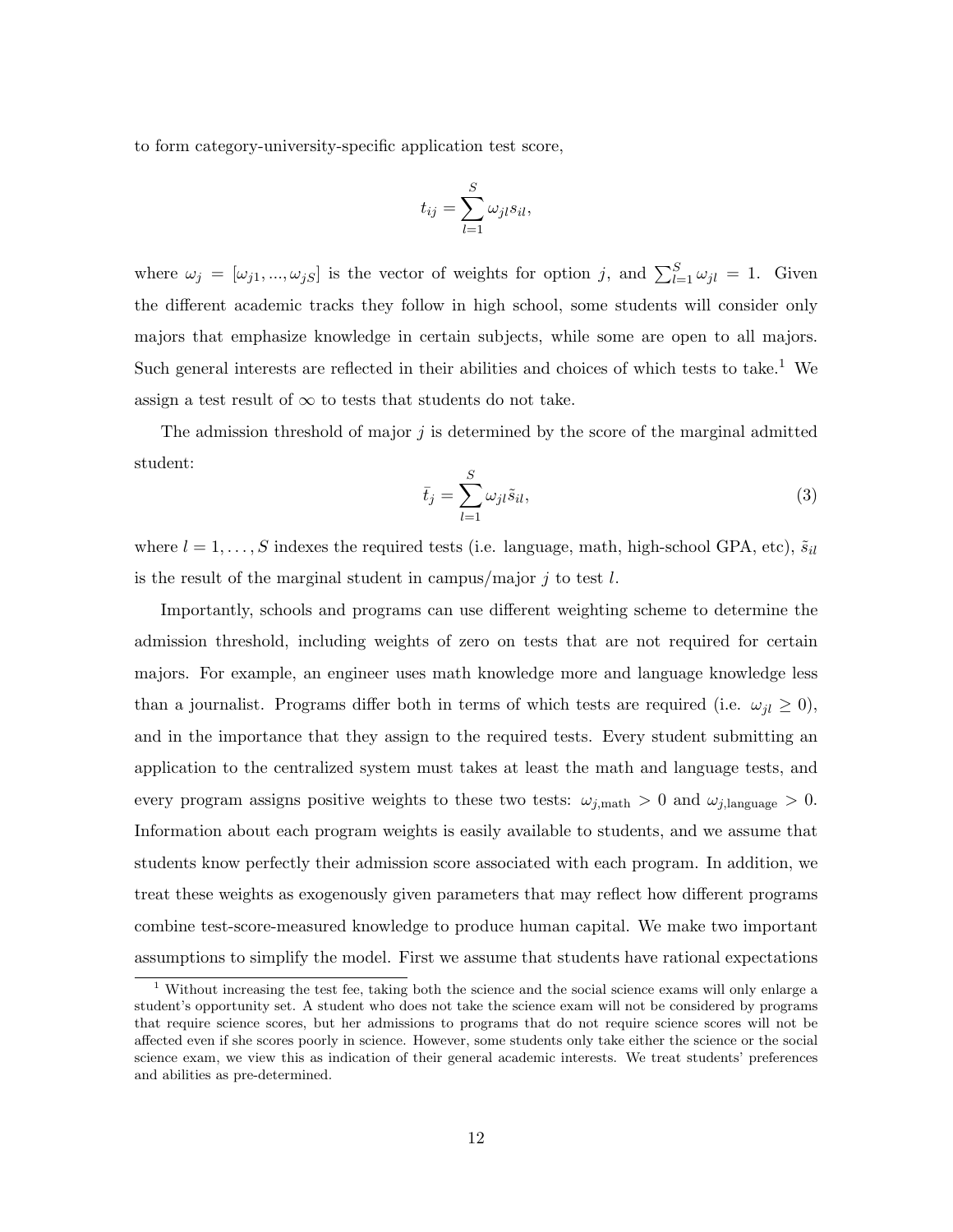over the admission thresholds for each option. Therefore, the admission thresholds determine the choice-set of each student, and there is no uncertainty about the probability of getting admitted to a particular program. Let  $\mathcal{J}_i$  denotes the set of available options to student *i*:

$$
\mathcal{J}_i = \{ j \in \mathcal{J} | t_{ij} \geq \bar{t}_j \}.
$$

Second, to reduce the number of options available, we aggregate the 400 individual programs into 21 major categories based on the type of entry exam required and profession. An option *j* is defined as a university/category pair. The admission threshold for each option is defined as the smallest admission threshold of the programs included in that category. We then assign students to the most selective program in each available option, defined as the program with largest available admission threshold.

For instance health category at Universidad de Chile contains 7 programs with thresholds ranging from 635 to 686. Under our admission assumption a student with a test score of 640 would get admitted in this major category, but enroll in the lowest-qualify program; as measured by the admission score of 635. In contrast, a student with a test score of 700, would enroll into the best program, associated with the score 686.

Using this procedure, we can construct the admission threshold of the best major available to student *i* in program *j*, denoted by  $\tau_{ij}^{\max}$ . By construction  $\tau_{ij}^{\max} = \bar{t}_j$  if *i* is the marginal student admitted to program *j*. We interpret this variable as a student-specific measure of program quality. In the model, we will use this variable to differentiate between programs within the same major category.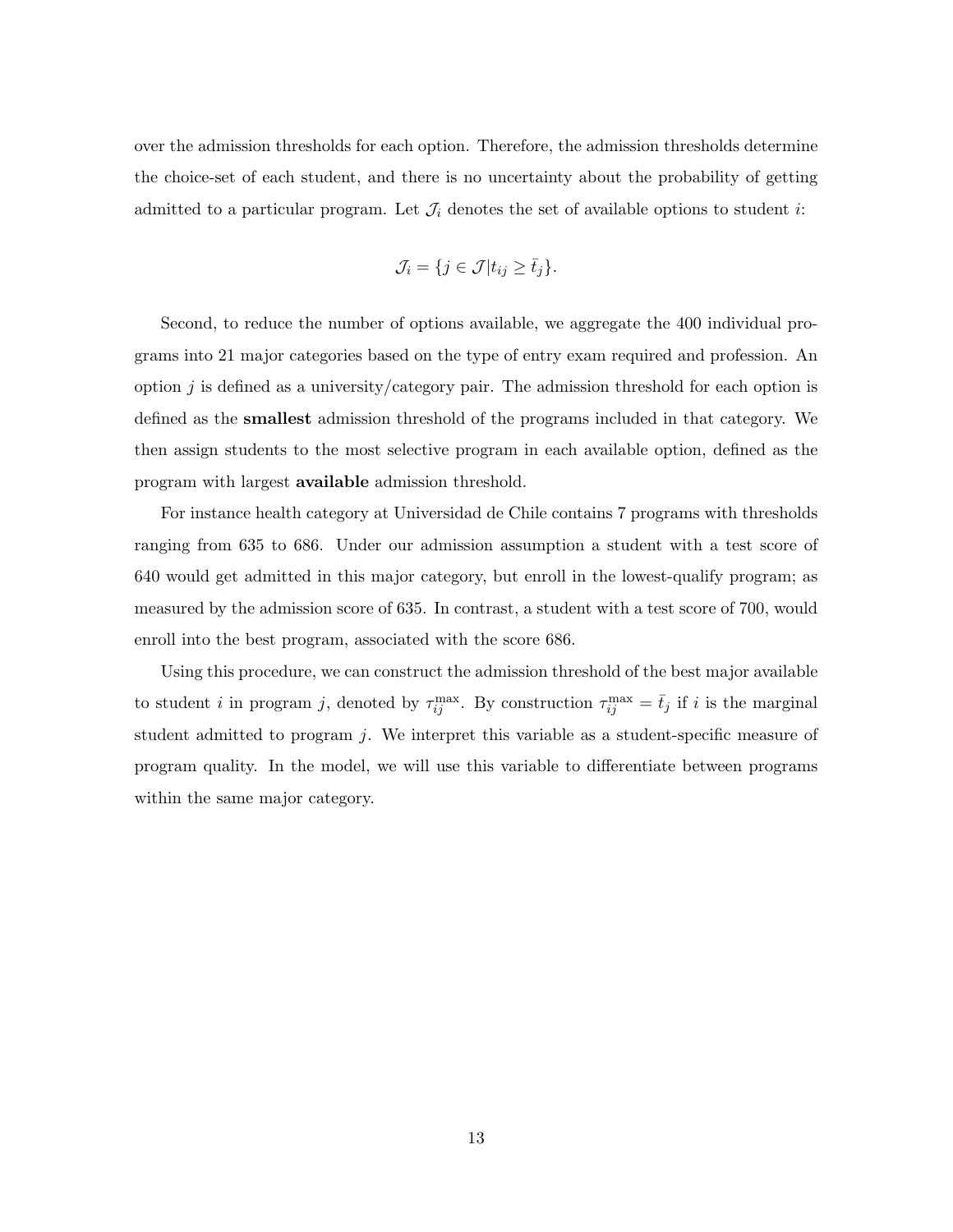#### 5.2 Student Preferences

When deciding which college to attend, we assume that students trade-off the convenience of each option, with the quality and cost of the education provided.

#### 5.2.1 Student and Program Characteristics

Students are characterized by different gender  $(q)$  family income  $(y)$ , home location  $(l)$ , abilities (*a*) and academic interests.

Program characteristics are given by admission thresholds  $\bar{t}_j$ , the vector of weights on the different test scores  $\omega_j$ , tuition  $p_j$ , municipality location, and average peer ability  $\bar{A}_j$ . Recall that admissions are subject to program-specific standards, and the program weights reflect those differences.

We define the *ability* of students and peers using the average of math and language tests:

$$
a_i = (s_{i, \text{math}} + s_{i, \text{language}})/2
$$

$$
\bar{A}_j = \frac{\sum_i 1(i \to j) a_i}{\sum_i 1(i \to j)},
$$

where  $1(i \rightarrow j)$  is an indicator function equal to one if student *i* enrolled in program *j*.

Denote student characteristics that are observable to the researcher, i.e., the vector of test scores, family income and gender by the vector  $x \equiv [t, y, g]$ , and its distribution conditional on location  $l$  by  $F_x(\cdot|l)$ .

#### 5.2.2 Utility

We model the indirect utility of enrolling into a program *j* using a characteristic model. In particular the value of a program is a linear function of its perceived quality, distance to parents' municipality  $d_{ij}$ , out-of-pocket expenses  $g(p_j, y_i, t_i)$ , and an idiosyncratic utility shock:

<span id="page-13-0"></span>
$$
u_{ij} = \begin{cases} \text{Quality}_{ij} - \alpha_i g(p_j, y_i, t_i) - \lambda d_{ij} + \varepsilon_{ij} & \text{If } j > 0\\ \varepsilon_{i0} & \text{Else.} \end{cases} \tag{4}
$$

The degree of spatial differentiation is measured by the distance vector  $d_{ij}$ , and the i.i.d.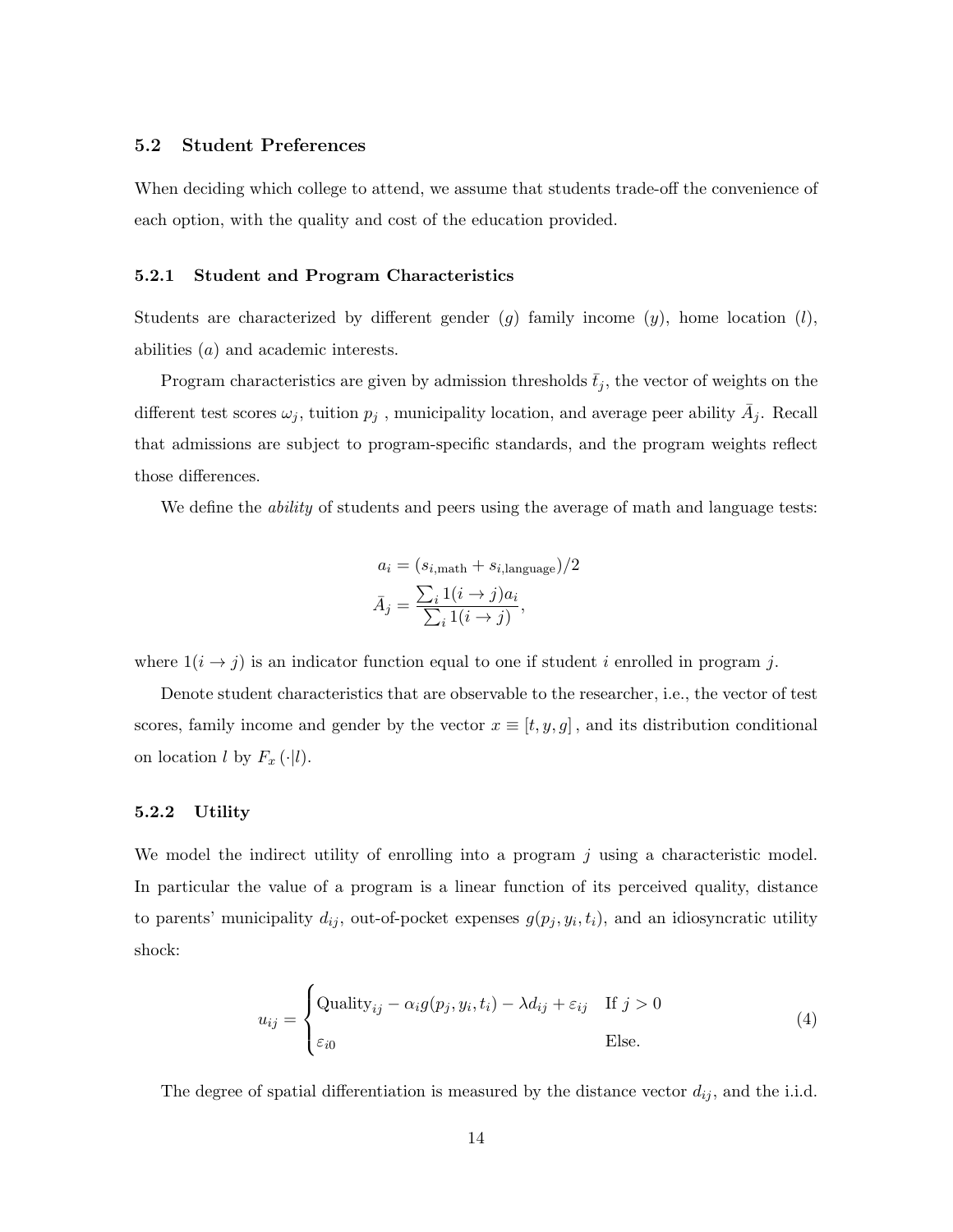shock  $\varepsilon_{ij}$ . Distance is measured using two variables: the Euclidian distance between the student and the campus municipalities, and an indicator for whether the campus *j* is located in a different administrative region to the student. The residual utility term is distributed according to a type-1 extreme value distribution. Next, we describe the construction of the two remaining terms.

Note that we omit the time subscript in equation [\(4\)](#page-13-0) to simplify the notation. The choiceset and program characteristics all vary over time. In contrast, the distribution of student attributes is assumed to be fixed over time.

College quality The quality term in equation [\(4\)](#page-13-0) measures the perceived value of option *j* relative to the value of not attending one of the selective colleges. To account for differences in the outside option across students, we allow the intercept to vary across students based on gender, family education, income and family size. This student-specific intercept is denoted by  $\mu_{i0}$ .

The perceived quality of a program is further decomposed into an idiosyncratic component  $\mu_{ij}$  and average component  $\delta_j$ :

$$
Quality_{ij} = \mu_{i0} + \delta_j + \mu_{ij}.
$$

The idiosyncratic component account for differences across students in the perceived value of observed characteristics. We use the following functional form to measure the idiosyncratic valuation of student *i*:

$$
\mu_{ij} = \mu^1 \left( \tau_{ijm} / \tau_{ij}^{\text{max}} \right) + \mu^2 |a_i - \bar{A}_j| + \mu^3 w_i \cdot \omega_{j,\text{math+science}}
$$

where,

$$
x_i = \{ \text{Gender}_i, \text{Family education}_i, \text{Income}_i / \text{ Family Size}_i \}
$$
  

$$
w_i = \{ \text{Gender}_i, t_i^{\text{math}} \}
$$

The parameters  $\mu^1$  and  $\mu^2$  determine how the relative ability of peers affect the probability that student *i* chooses program *j*. The *selectivity ratio*,  $(\tau_{ijm}/\tau_{ij}^{\max})$ , is equal to one (1)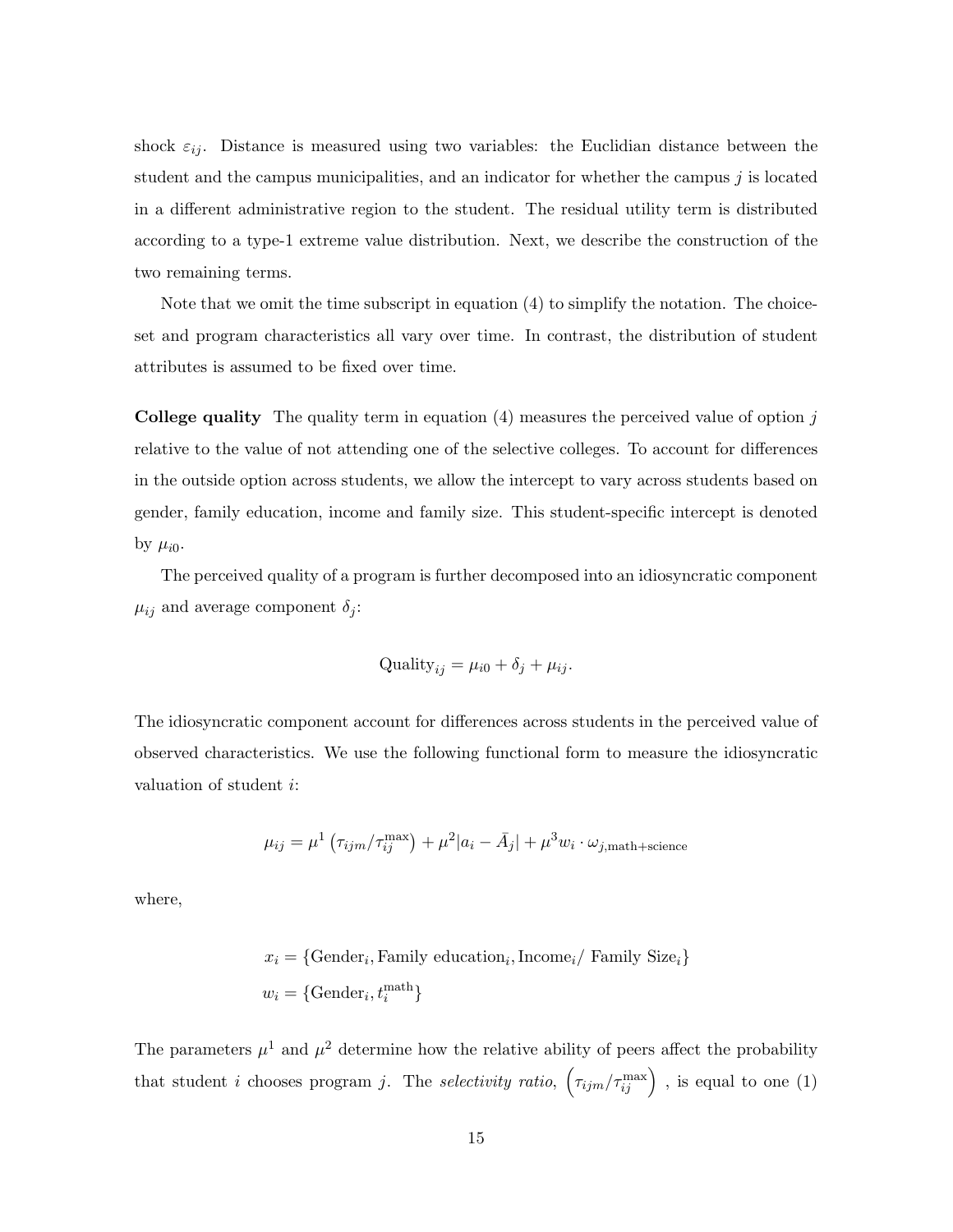if student *i* is the marginal student admitted to program *j*, and increases as the student surpasses the admission threshold of the best program that student *i* can be admitted to in option *j* (measured by  $\tau_{ij}^{\max}$ ). The *ability distance* term,  $|a_i - \bar{A}_j|$ , measures the distance of student *i* relative to average ability of peers in program *j*. Finally,  $\mu^3$  allows female students and students with stronger math score, to have different preferences for programs requiring relatively stronger math test (measured by the weight assigned on math and science).

The average quality of each college/category option is measured by the fixed-effect parameter  $\delta_{jt}$ , and is function of the average peer quality in the program, and an unobserved (to the econometrician) measure  $\xi_{jt}$ :

<span id="page-15-1"></span>
$$
\delta_j = \gamma \bar{A}_j + \xi_j,\tag{5}
$$

Importantly,  $\gamma$  is a peer-effect parameter determining the extent to which students value the average ability of their peers when enrolling into a program. We assume that students have rational expectation over the admission process, and correctly anticipated the average ability of students enrolled in each program.[2](#page-15-0)

Tuition sensitivity parameter In equation [\(4\)](#page-13-0), we assume the cost of attending college is strictly function of the out-of-pocket expense, denoted by  $g(p_j, y_i, t_i)$ . The shape of this function reflects the tuition charged by program  $j(p_j)$ , as well as the structure of the governmental loan and grant program. Eligibility to loans is function of parental income  $(y_i)$ , while eligibility to grants is also function of students test score results  $(t<sub>i</sub>)$  and college characteristics. As we mentioned above, the Chilean government expanded the grant program in 2010 to include eligible students in to the third income quintile.

The price sensitivity parameter  $\alpha_{ij}$  is allowed to vary by type of institution and student's family income and ability:

$$
\alpha_{ij} = \begin{cases} \alpha_0^{\text{private}} + \alpha_1^{\text{private}} y_i + \alpha_2^{\text{private}} a_i & \text{If } j \text{ is part of a private university,} \\ \alpha_0^{\text{public}} + \alpha_1^{\text{public}} y_i + \alpha_2^{\text{public}} a_i & \text{If } j \text{ is part of a public university.} \end{cases}
$$

<span id="page-15-0"></span> $2$ Peer quality may affect market returns via different channels, such as human capital production, statistical discrimination, social networks, etc. Our data does not allow us to distinguish among various channels. For ease of illustration, we describe peer quality in the framework of human capital production.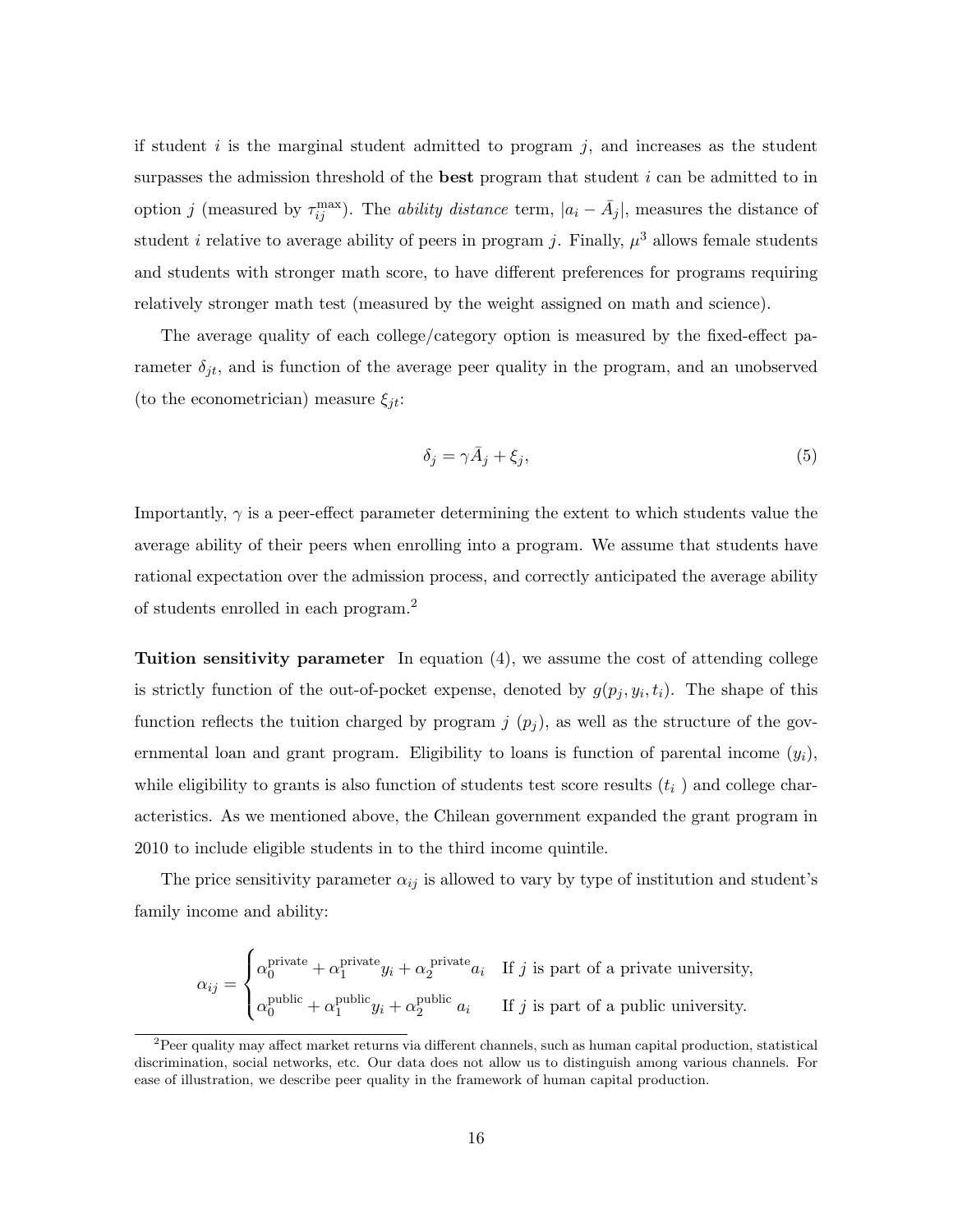The rational behind this functional form is twofold. First, private schools are more likely to offer private grants to students, and high ability students are overall more likely to have access to external sources of funding. Second, the financial contribution of the parents is likely to differ between rich and poor families. Since we do not observe the financial contribution of parents or private grants, this functional form allow the measured out-of-pocket tuition to differentially affect the enrollment decision of students.

#### 5.2.3 Program choice

Given the different academic tracks they follow in high school, some students will consider only majors that emphasize knowledge in certain subjects, while some are open to all majors. Such general interests are reflected in their abilities and choices of which tests to take.[3](#page-16-0) We assign a test result of  $-\infty$  to tests that students do not take. Given the admissions thresholds and the vector of peer quality, a student solves the following discrete-choice problem

$$
U(x,\varepsilon|\bar t_j,A)=\max\left\{\max_{j\in\mathcal J_i}\{u_j(x,\varepsilon,A_j)\},\varepsilon_0\right\}.
$$

The probability of choosing option *j* is given by the following multinomial logit model:

$$
\sigma_j(\boldsymbol{\delta}, \boldsymbol{\bar{t}} | x_i) = \frac{\exp(\mu_{i,0} + \delta_j + \mu_{ij} + \alpha_{ij} g_{ij} + \lambda d_{ij})}{1 + \sum_{k \in \mathcal{J}(t_i)} \exp(\mu_{i,0} + \delta_k + \mu_{ik} + \alpha_{ij} g_{ik} + \lambda d_{ik})}
$$
(6)

To calculate the market-share and enrollment of each campus/major, we integrate over the empirical distribution of student attributes using Monte-Carlo integration methods:

$$
\sigma_j(\boldsymbol{\delta}, \bar{\boldsymbol{t}}) = \sum_{l=1,\dots,L} \int \sigma_j(\boldsymbol{\delta}|x_i) dF(t_i, y_i|l) \phi(l)
$$

$$
\approx \frac{1}{S} \sum_{i=1}^S \int \sigma_j(\boldsymbol{\delta}|x_i)
$$
(7)

where  $F(t_i, y_i | l)$  is the conditional distribution of student test-score and family income in

<span id="page-16-0"></span><sup>3</sup>Without increasing the test fee, taking both the science and the social science exams will only enlarge a student's opportunity set. A student who does not take the science exam will not be considered by programs that require science scores, but her admissions to programs that do not require science scores will not be affected even if she scores poorly in science. However, some students only take either the science or the social science exam, we view this as indication of their general academic interests. We treat students' preferences and abilities as pre-determined.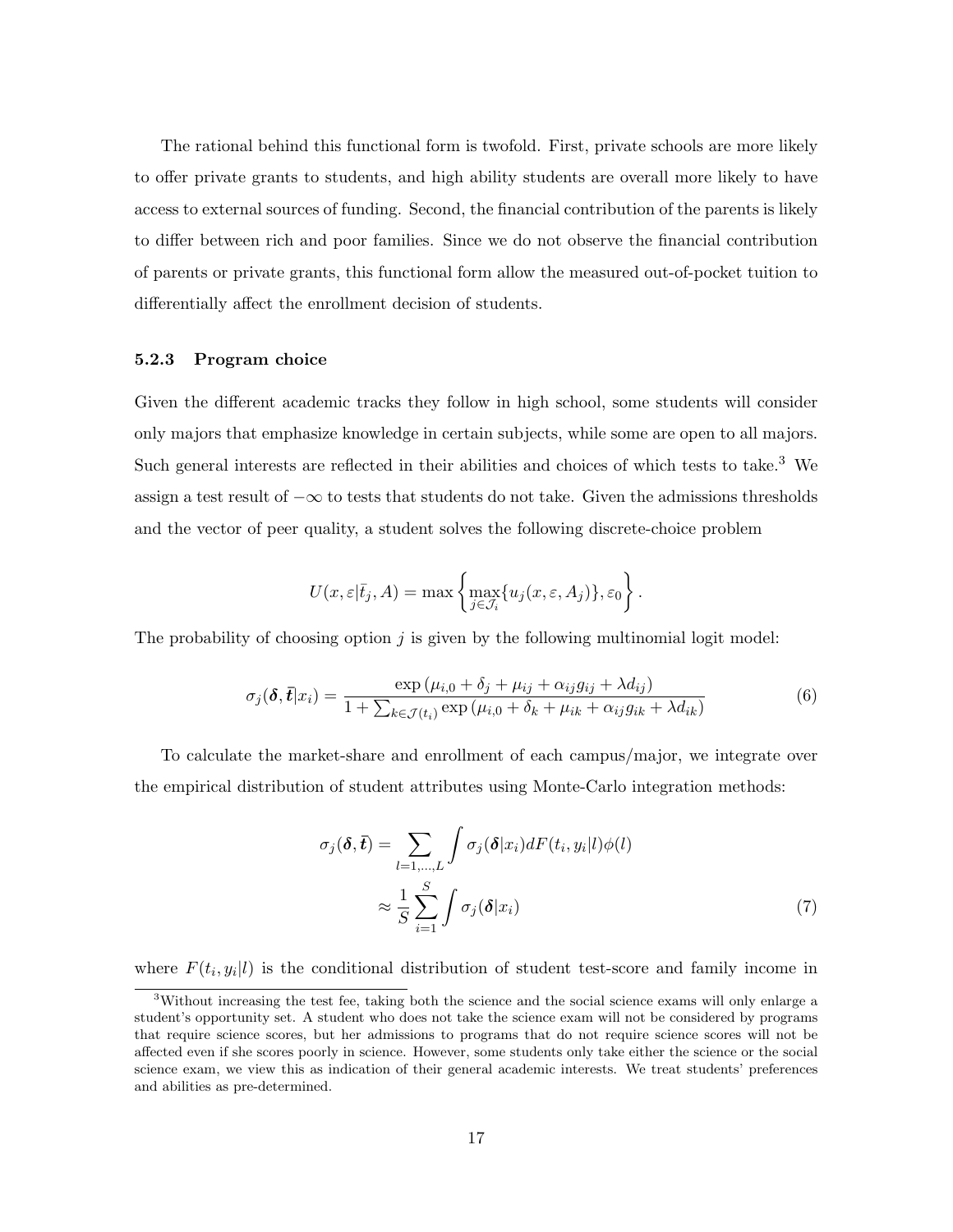municipality *l*, and  $\phi(l)$  is the density of applicants in location *l*. In practice, we sample 10,000 students from the population of students who took the admission test in 2012. The population of applicants is defined as the set of students taking the required qualifying exams to enter college, and includes about 40% of students who chose either to work or attend a technical college.

Similarly, the average test-score of students enrolled in program *j* is implicitly defined as:

<span id="page-17-0"></span>
$$
\bar{t}_j = \sum_{l=1,\dots,L} \int t_i \frac{\sigma_j(\delta, \bar{t}|x_i)}{\sigma_j(\delta, \bar{t})} dF(t_i, y_i|l) \phi(l)
$$
\n(8)

where  $t_i$  is the average test-score of student *i*, and  $\delta_j$  is function of  $\bar{t}_j$  through the effect of peers on school quality in equation [5.](#page-15-1)

#### 5.3 Market Clearing Conditions

We assume that the capacity and tuition of each program are fixed in the short-run, and that schools adjust the admission thresholds in order to fill every available seat. If  $\kappa_{jm}$  denotes the capacity of option  $j$  (expressed as a fraction of the applicant population), the equilibrium allocation is implicitly defined by the following condition:

$$
\xi_j = \sigma_j^{-1}(\kappa, \bar{t}) - \gamma \bar{A}_j, \forall j
$$
\n(9)

where  $\bar{t}_j$  defined in equation [8,](#page-17-0) and  $\sigma_j^{-1}$  is the inverse-demand function. From [Berry et al.](#page-24-0) [\(1995\)](#page-24-0), there exists a unique inverse demand that rationalizes the observed capacities, conditional on the admission thresholds. However, due to the presence of the peer effects, existence and uniqueness of a sorting equilibrium is not guaranteed. This will have consequences on our ability to solve for equilibrium allocations under alternative policy environments, but, as we discuss below, will not prevent us to obtain consistent estimates of college quality.

### 6 Estimation and Identification Strategy

Our objective is to construct a measure of college quality that accounts for students endogenous sorting and college admission policies. To do so, we follow a revealed-preference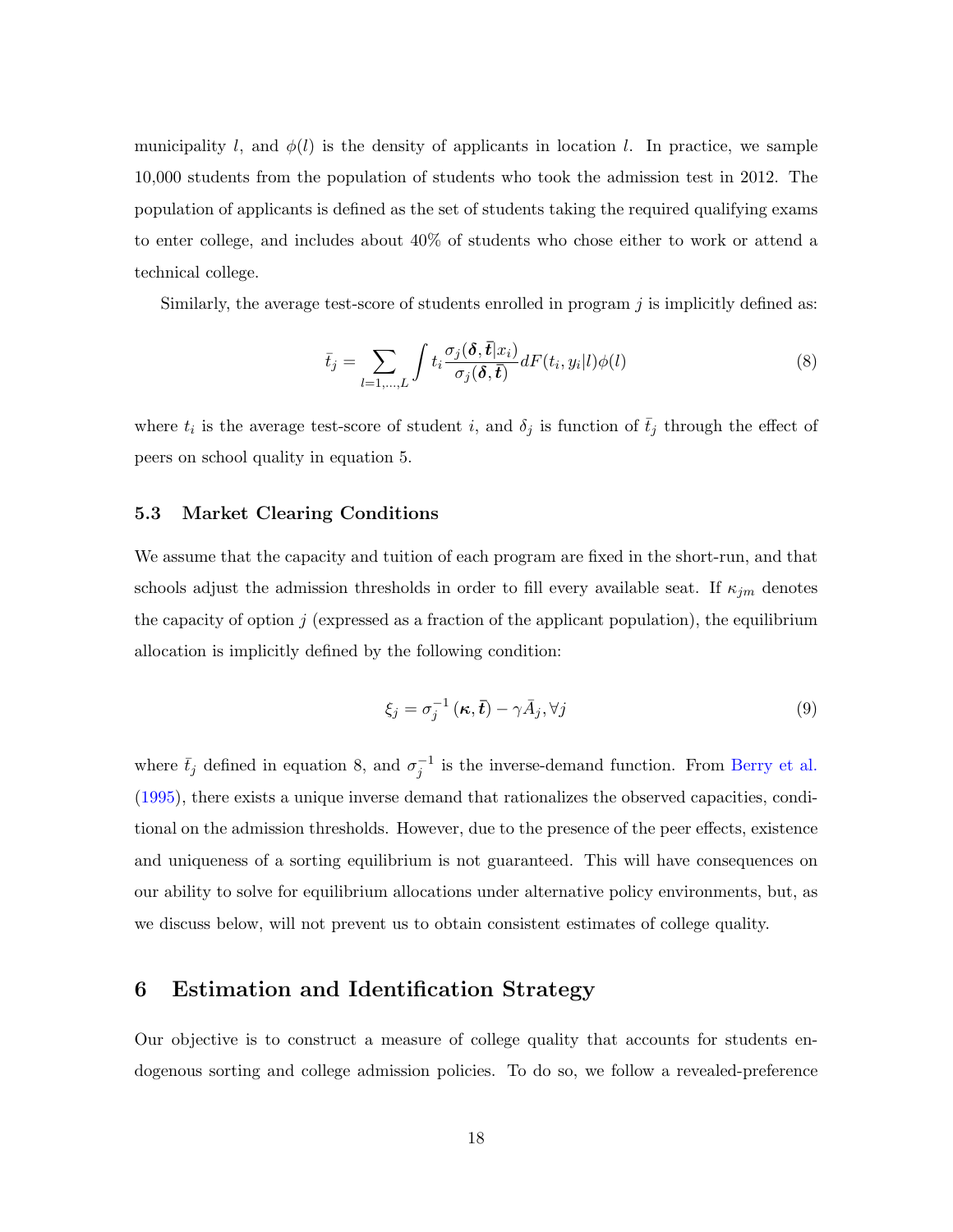approach, in which we estimate students' preferences, conditional on a perceived quality index that is consistent both with schools admission policies and students equilibrium sorting decisions. In other words, we estimate a vector of perceived quality  $\delta_j$  such that the market satisfies the sorting equilibrium described above.

We impose the equilibrium conditions on the data in two stages. First, we estimate by maximum likelihood the preference of students for convenience and price sensitivity parameters, without decomposing the perceived quality of colleges into a pre-determined and peer effect components. Then in a second stage, we estimate the quality of colleges by imposing additional assumptions on the distribution of the unobserved quality of programs. We describe both stages in the next two sections.

#### 6.1 Student Preferences

The parameter vector can be divided in two parts:  $\theta_1 = {\mu, \alpha, \lambda}$  determines the choiceprobability of each student, and  $\theta_2 = {\bar{\xi}, \gamma}$  determine the average quality of programs. In the first stage of our estimation strategy, we estimate  $\theta_1$  only, by treating the net quality index  $\delta_j$  as a fixed-effect. This leads to a constrained maximum-likelihood estimator similar to the one used in [Goolsbee and Petrin](#page-25-11) [\(2004\)](#page-25-11) and [Bayer et al.](#page-24-4) [\(2007\)](#page-24-4).

Our sample corresponds to the population of high-school students taking the admission tests in 2012. Let *c<sup>i</sup>* denotes the choice of campus/program made by student *i*. The maximum likelihood estimator can be written as follows:

$$
\max_{\theta_1} \sum_i \log \sigma_{c_i}(\boldsymbol{\delta}, t | t_i, y_i, l_i)
$$
\n(10)

$$
s.t. \delta_j = \sigma_j^{-1}(\kappa, t) \tag{11}
$$

#### 6.2 Quality Decomposition

The presence of the quality of peers enrolled in each program creates a standard simultaneity problem, since we assume that students sort across schools after observing the quality of each option, and while holding rational expectations about the quality of programs. This simultaneity problem is akin to the endogenous of prices in differentiated product settings.

To get around this simultaneity problem, we will combine standard panel-data techniques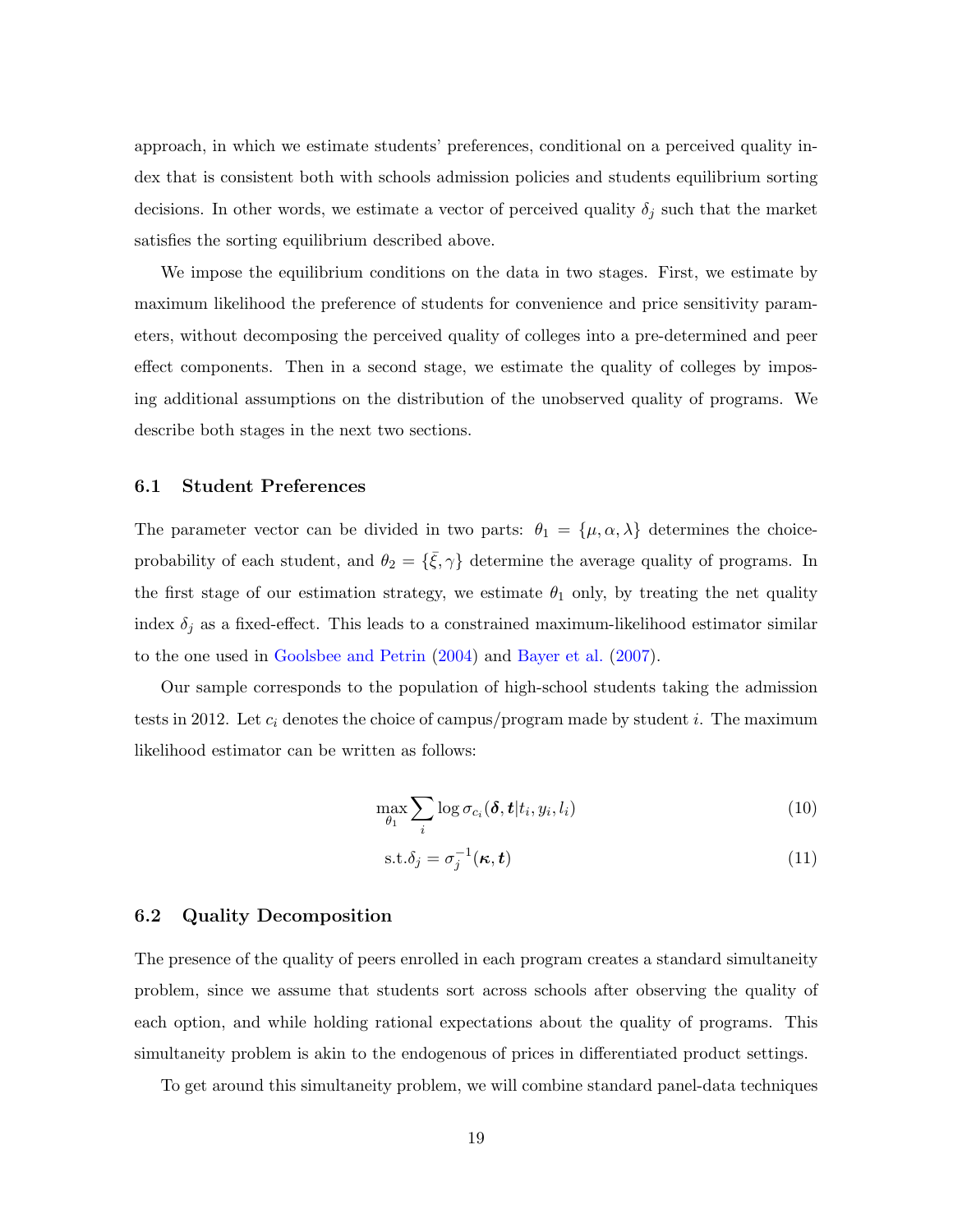with an instrumental variable approach. In particular, assuming that preference parameters  $(\theta_1)$  remained stable over time, we can recover an estimate of the combined quality of programs for every options available between 2001 and 2012:

$$
\hat{\delta}_{js} = \sigma_{js}^{-1}(\kappa_s, \boldsymbol{t}_s) \tag{12}
$$

where  $\kappa_s$ ,  $t_s$  are the observed vector of enrollment capacity and admission thresholds for year  $s \in \{2001, \ldots, 2012\}$ . Notice also that the inverse-demand system has a year subscript to capture the fact that the set and characteristics program available have been changing over time, as well as the generosity of the government loan and grant program. While we observe all of these changes, we do not observe micro-data on students enrollment choices for years prior to 2012. This prevents us from estimating time-varying preference parameters.

Treating the quality index as data, we obtain the following panel-data linear regression model:

$$
\hat{\delta}_{jt} = \gamma \bar{A}_{jt} + \bar{\xi}_j + \bar{\xi}_t + \Delta \xi_{jt},\tag{13}
$$

where  $\bar{\xi}_j$  is a major/campus fixed-effect,  $\bar{\xi}_t$  is a year fixed-effect, and  $\Delta \xi_{jt}$  is the time-varying component of the residual quality.

In order to identify the effect of peer characteristics on college quality, we construct an instrument for  $A_{jt}$ . Since the characteristics of students enrolled naturally depends on the characteristics of alternative college options, we will construct instruments based on the timevarying characteristics of programs available at campuses that are close-substitutes to option *j*. Measures of "close-substitutes" can be obtained using spatial variation.

The main threat to the validity of this class of instruments is that the physical characteristics of competing colleges can be correlated with the unobserved college quality. This can be the case for instance if colleges invest in technologies that we fail to observe and are able to react to investments made by other colleges. Additionally,  $\xi_{jt}$  can proxy for time-varying omitted attributes that are spatially correlated.

The second threat can be addressed in part by incorporating time-varying region fixedeffects. The first threat on the other hand cannot be easily tested, and we must rely on a timing assumption. In particular, we assume that competing colleges react to  $\xi_{js}$  with a lag,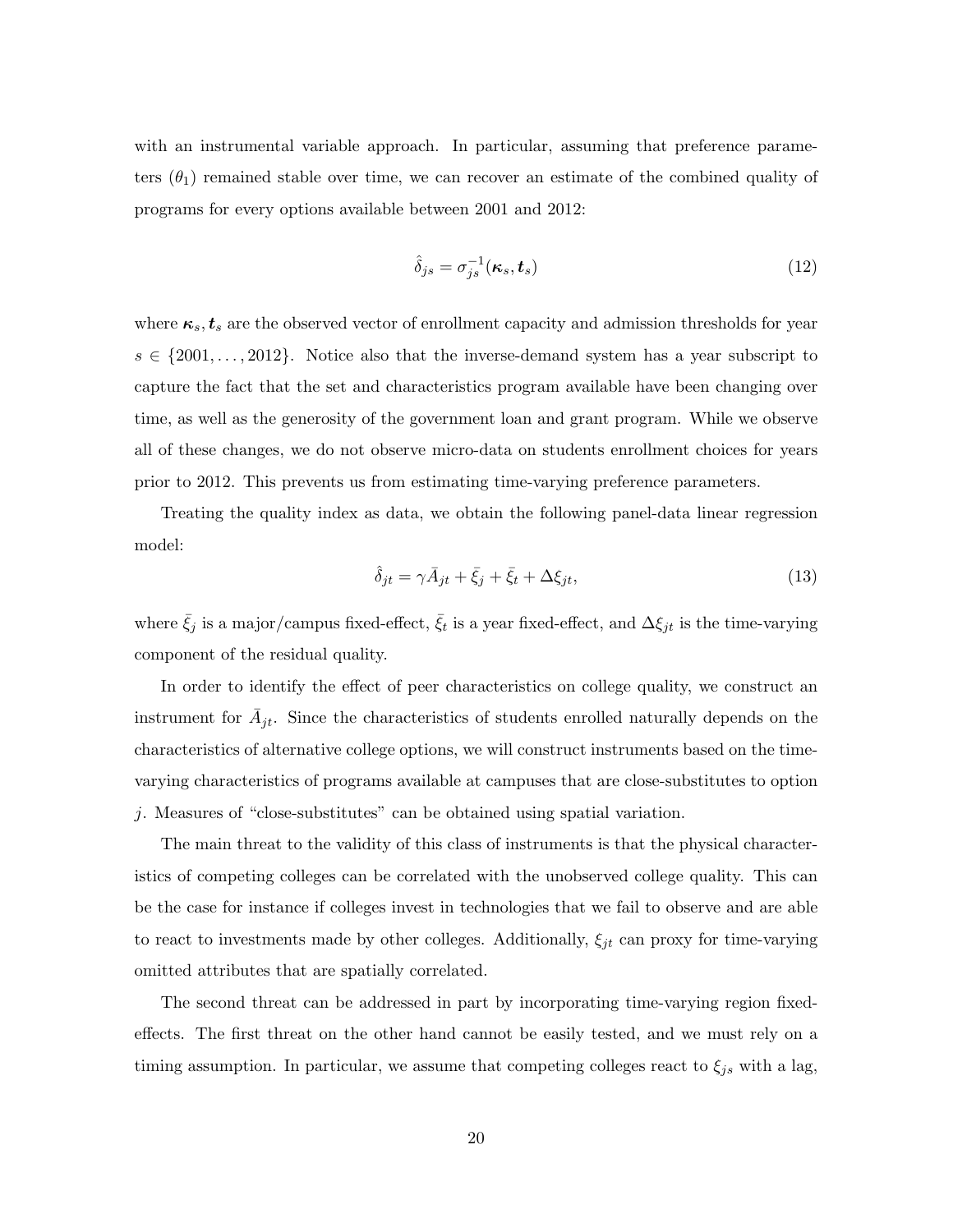due for instance to the presence of sunk adjustment costs. This an often invoked assumption in the production function literature (e.g. [Ackerberg et al.](#page-24-5) [\(2006\)](#page-24-5)).

## 7 Estimation Results

#### 7.1 Preference parameters

Table [8](#page-33-0) shows estimates for the taste parameters. The negative coefficient on the absolute difference between own ability and average peer ability suggests that students like being around with peers of similar ability as their own. The coefficient on the interaction between science weight  $(\omega_j^{\text{math+science}})$  and gender, helps to fit the fact that females sort into social science majors that is not explained by their math test score. Additionally, students with high math score, tend to sort into programs with high science weight. The negative coefficients in distance and different region show a taste for geographic proximity: students are willing to pay between 0.8 and 1.2 million pesos (approximately 2000 US dollars) to attend a program in their region. The intercept on the price coefficient is significantly higher for public than private institutions, that could be explained by the fact that private institutions offer scholarships that are not included in the data.

These estimates can be used to calculate substitution patterns between different types of programs when there is an increase in average quality  $(\delta_i)$  of a given program. Table [9](#page-34-0) shows these patterns. Programs are arranged in four groups by average peer ability, and diversion ratios are calculated between each program and rival programs, including the outside option. In particular, it shows, when a program in each row increases its quality and hence attracts more students, where do these newly attracted students come from. For example, when a program in the lower quartile of peer ability increases its average quality, 55% of the new students come from the outside option and 32% from programs in the lowest two quartiles. The percentage of students coming from the outside option decreases as the average peer quality goes up. When a program in the top quartile improves its quality,  $61\%$  of the new students come from other programs in that same group, and only 20% from the outside option.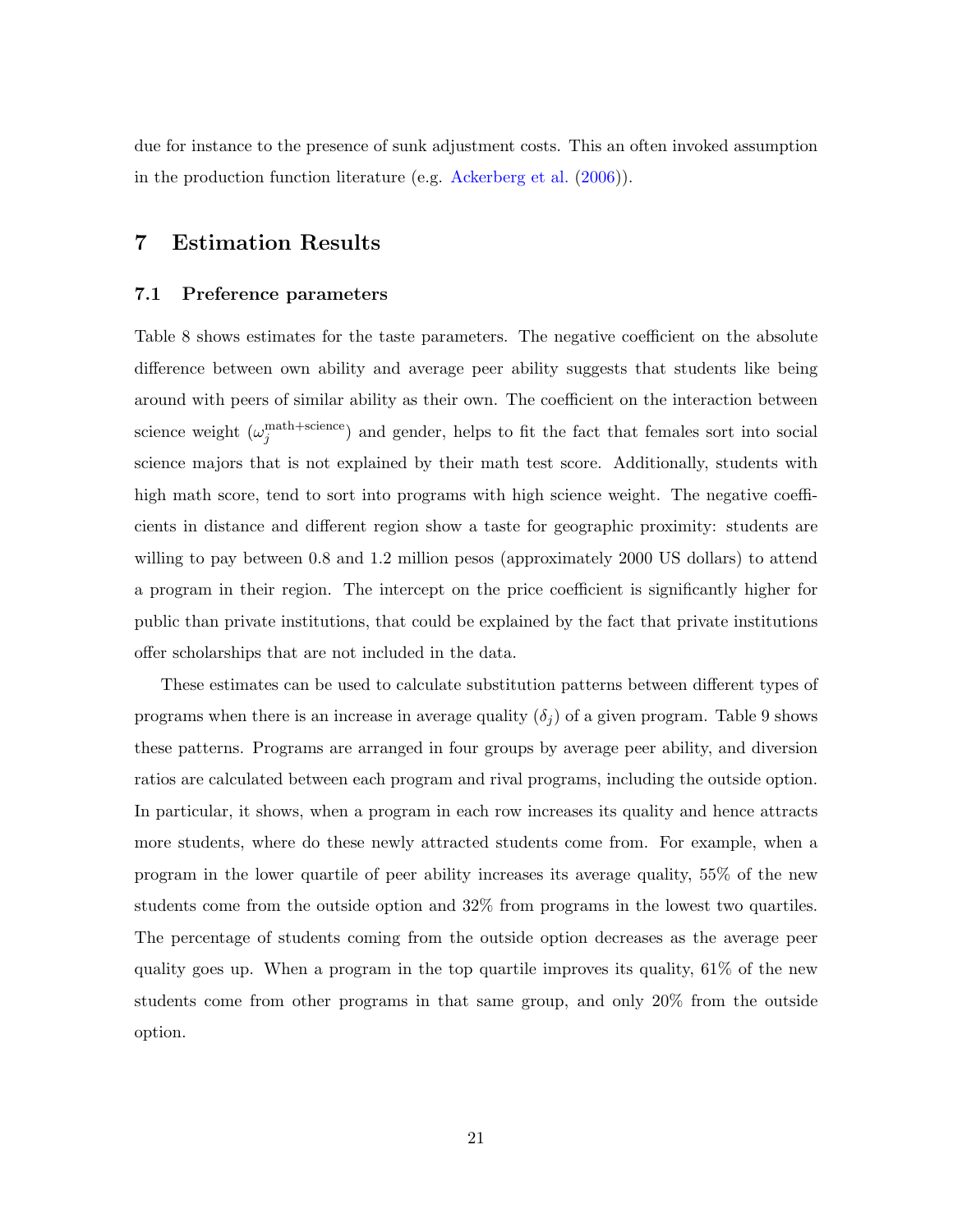#### 7.2 Quality decomposition

Table [10](#page-35-0) shows the first stage using three sets of instruments for average peer ability and university-program fixed effects. For instruments we use measures of changes in competition in the region, either share of traditional programs, or share of highly ranked programs in the same category, or number of new programs. As expected, most of these variables are negatively correlated with average peer ability since the entry of new competitors or an increase in the share of competitors in the region should decrease the peer ability of a program in that region. The validity of these instruments is discussed in the previous section.

Table [11](#page-36-0) shows the decomposition of college quality. The different IV specifications tend to increase the coefficient on average peer ability compared to the OLS estimation. This suggests that the error term is negatively correlated with the average peer quality. This could be explained by low quality programs in private institutions offering scholarships that we do not observe in the data to students that have high test scores.

Additionally, in all specifications, there seem to be an upward trend starting around 2011. This could be associated with an increase in investments that may influence perceptions of quality.

We can decompose the overall change in  $\delta$  during the whole period according to equation [2.](#page-9-0) Table [12](#page-37-0) shows the five terms of the decomposition of the overall change in quality and the change in the residual after accounting for peers:

$$
\hat{\xi}_{jt} = \hat{\delta}_{jt} - \hat{\gamma} \bar{A}_{jt}
$$

For both  $\delta_{jt}$  and  $\hat{\xi}_{jt}$  the biggest change is observed for categories in elite universities, and explained mostly by improvement of incumbent programs. The covariance term is positive in all cases, meaning that either programs that improved quality are growing or programs that decreased quality are shrinking. Entry is negative meaning that new programs have quality lower than the average, and same for exiting programs (exit term is positive).

We can also calculate the effect of an increase in average quality  $(\delta_{im})$  of a given program in the average peer ability of rival programs. The weighted average change of rival peer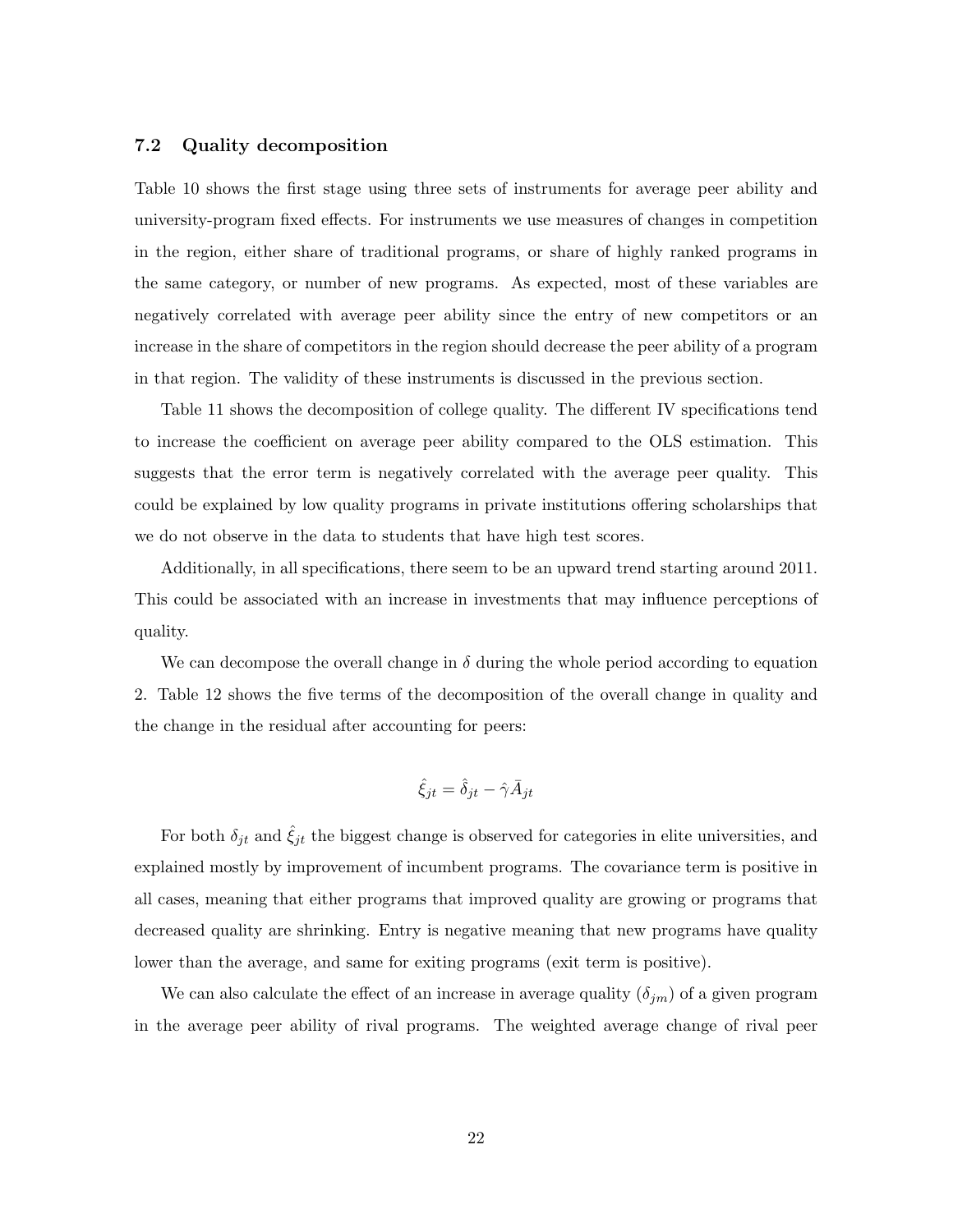ability is calculated according to the following expression

$$
\frac{\partial \bar{A}_j}{\partial \delta_k} = \frac{\partial \left( \frac{\sum_i P_{ij} a_i}{\sum_i P_{ij}} \right)}{\partial \delta_k} = \frac{\left( \sum_i P_{ij} \frac{\partial \sum_i a_i P_{ij}}{\partial \delta_k} - \sum_i a_i P_{ij} \frac{\partial \sum_i P_{ij}}{\partial \delta_k} \right)}{(\sum_i P_{ij})^2} \tag{14}
$$

Since the scale of  $\delta_k$  varies across programs, we report the effect of a 1% increase in  $\delta_k$ on the average peer ability of students enrolled in programs  $j: \frac{\partial \bar{A}_j}{\partial \delta_k} \cdot |\delta_k|$ .

This statistic measures the effect of a  $1\%$  increase in the quality of school  $k$ , on the average peer ability in school  $j$ . As with the business-stealing effect, this is a partial equilibrium response since we are not allowing the admission threshold to adjust. We already know from Table [9](#page-34-0) that the effect of an increase in the quality of  $j$  on the enrollment of  $k$  is negative (i.e. business stealing). It tells us how many students each program "steals" from others by improving its quality.

Table [13](#page-38-0) illustrate the *composition effect* associated with the same quality improvement. When the estimate is negative, it tells us that students who move from program *j* to *k* are better than the average enrolled in *j*, and therefore the average ability at program *j* goes down (i.e. *k* "steals" the good students). If the estimate is positive, *k* steals the "bad" students, and the average ability of those that remain in  $j$  is larger. The effect can be negative or positive, because it depends on the ability of the marginal students enrolled in each program.

The first column reports the composition effect on the own average ability. The estimate is positive across all three groups of colleges, meaning that increasing the quality level of programs increases the average peer ability of students. This suggest that improving the average quality tends to attracts students with higher ability. Interestingly, the effect is stronger for less selective programs in groups 2 and 3.

The results show that the average composition effect on rival programs is negative for elite schools, and positive for the other two groups of schools. In other words, when elite schools increase their quality by 1%, they lower the average ability score of the other elite schools by 1.736. The decrease for the other two school types is lower, because those schools are not as close substitutes and because those schools tend to attract lower ability students. This is a form of "quality" cannibalization.

In contrast, we find an "adverse selection" effect when non-elite schools improve their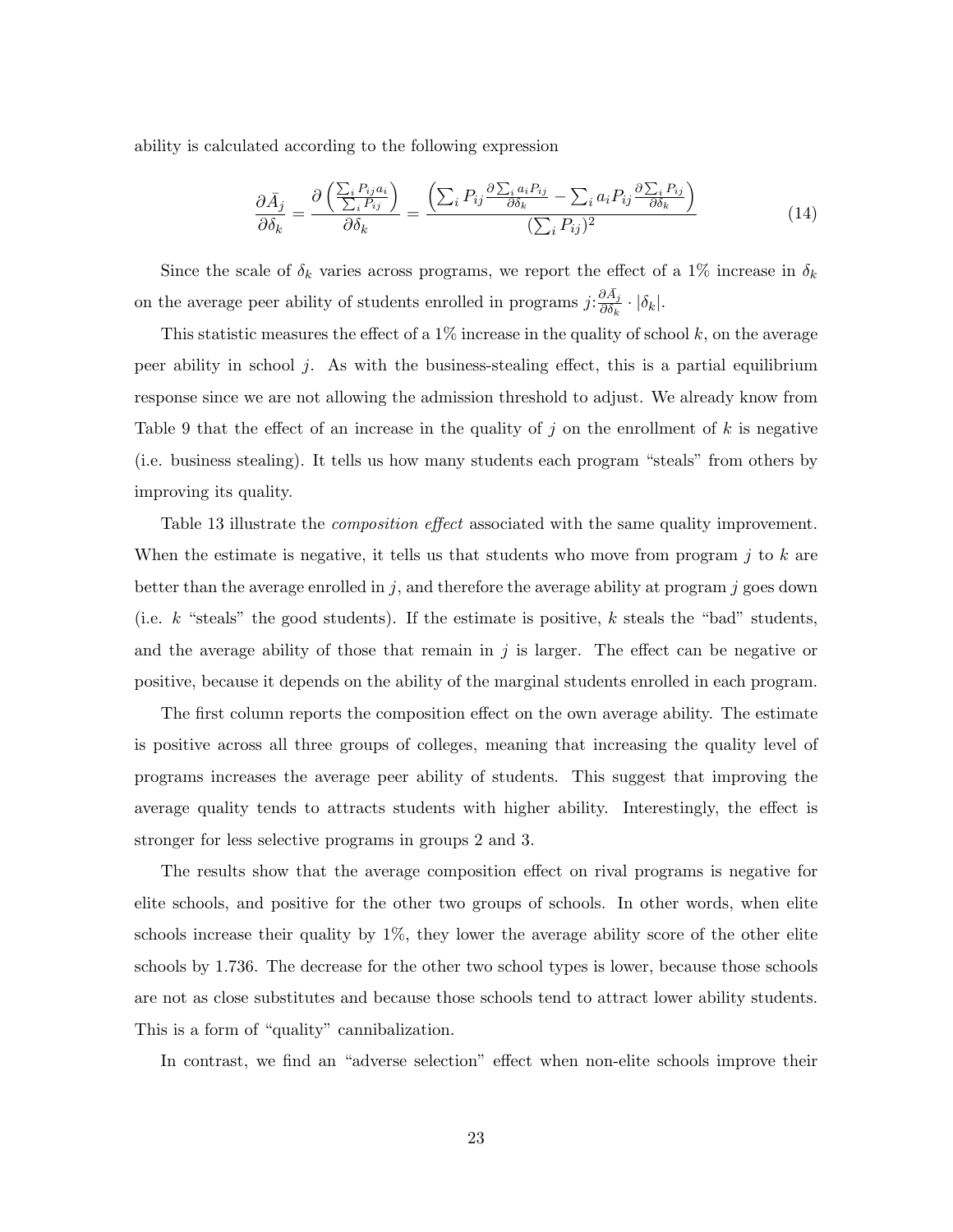quality. When type 2 and 3 schools improve their quality, the ability of all rival programs increases. In other words, these schools tend to steal students that have lower ability score than the average at the program that they "come from", which tends to help rival programs.

This is consistent with the idea that lower ranked schools tend to attract students that are on the margin more sensitive to non-academic characteristics of each program, such as distance, tuition, etc. In contrast, students enrolled in elite programs, put more weight on peer quality and other measure of program quality. In addition, since the composition effect on the own average peer ability is positive on average (column 1), we can conclude that type 2 and 3 three schools draw a large share of their students from the group of "high" ability students who tend to choose the outside option. This is consistent with the business stealing results we documented in Table [9.](#page-34-0) [4](#page-23-0)

## 8 Conclusion

This paper studies the effects of increasing competition and differentiation on accessibility to higher education and quality of university programs. Between 2006 and 2011, the Chilean higher education system experienced major reforms on the access and generosity of government grants and loans. These changes led to a significant expansion and diversification of university programs, with institutions trying to meet the demand of a society with increased means to finance higher education.

We find that most of the growth in enrollment came from elite institutions that expanded the size of existing programs and private universities that almost doubled their enrollment and at the same time doubled the number of programs offered. Also, we find significant entry and exit of programs in private universities compared to public institutions.

We estimate a sorting model where we find that students have strong preference for geographically close programs, and that females have preferences for social sciences careers, even after controlling for math test scores. Using these estimates, we calculate substitution

<span id="page-23-0"></span><sup>&</sup>lt;sup>4</sup>Notice that these results do not imply than the equilibrium effect of an improvement in quality would be positive on average for all schools in groups 2 and 3. This is because Table [13](#page-38-0) and [9](#page-34-0) do not account for the adjustment in admission thresholds. When school *k* increases its quality, it lowers the number of students interested in all rival programs. This forces those programs to lower their admission thresholds in order to fill their seats, and therefore lower the quality of the marginal students. The equilibrium net effect depends on the relative strength of the business stealing and composition effects. Investigating the equilibrium effect is our next step.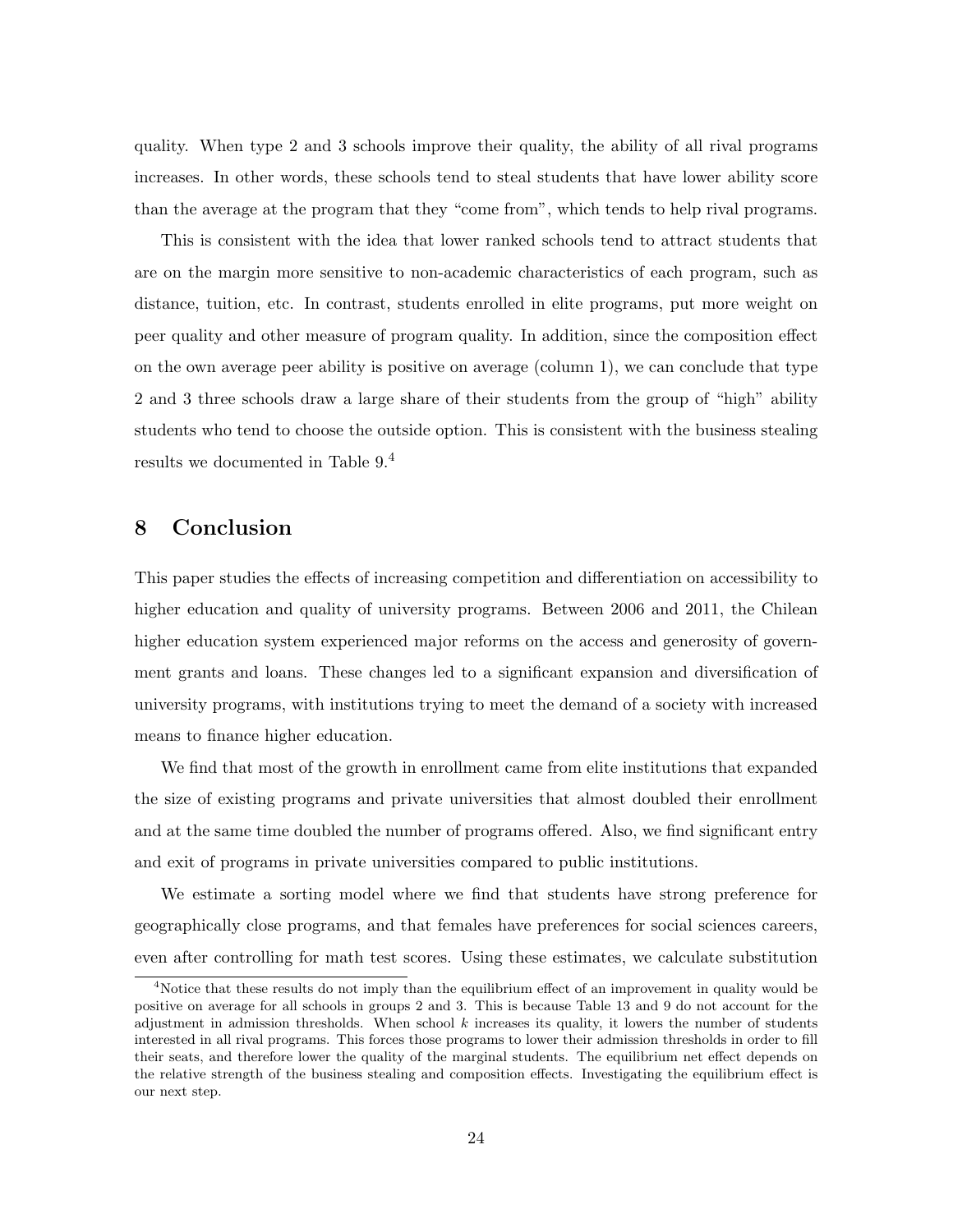patterns to see where students come from when a program increase its quality. We find significant substitution between middle tier programs, whereas top tier universities tend to substitute mainly from other programs in that same range. For middle tier programs, about 40% of the increase in share associated with an increase in quality come from students who would otherwise choose the outside option, and about 60% from students in other programs.

We decompose the overall quality of a college program into program quality and peer quality, using the entry of competitors as an instrument for peer quality. There seems to be an improvement in average program quality of programs over this period, especially after 2011.

Further work is necessary to be able to use these results to simulate a counter-factual distribution of education quality under an alternative configuration in which the Chilean government would have limit the expansion of private colleges. This will allow us to shed light on the trade-off between the quality and accessibility of higher education.

## References

- <span id="page-24-5"></span>Ackerberg, D., K. Caves, and G. Frazer (2006): "Structural Identification of Production Functions," Working paper.
- <span id="page-24-2"></span>ARCIDIACONO, P. (2005): "Affirmative Action in Higher Education: How Do Admission and Financial Aid Rules A↵ect Future Earnings?" *Econometrica*, 73, 1477–1524.
- <span id="page-24-4"></span>Bayer, P., F. Ferreira, and R. McMillan (2007): "A Unified Framework for Measuring Preferences for Schools and Neighborhoods," *Journal of Political Economy*, 115, 588–638.
- <span id="page-24-0"></span>Berry, S., J. Levinsohn, and A. Pakes (1995): "Automobile Prices in Market Equilibrium," *Econometrica*, 63, 841–890.
- <span id="page-24-1"></span>BERRY, S. T. AND J. WALDFOGEL (1999): "Free Entry and Social Inefficiency in Radio Broadcasting," *The Rand Journal of Economics*, 30, 397–420.
- <span id="page-24-3"></span>Bordon, P. and C. Fu (2015): "College-Major Choice to College-then-Major Choice," *Review of Economic Studies*, 82, 1247–1288.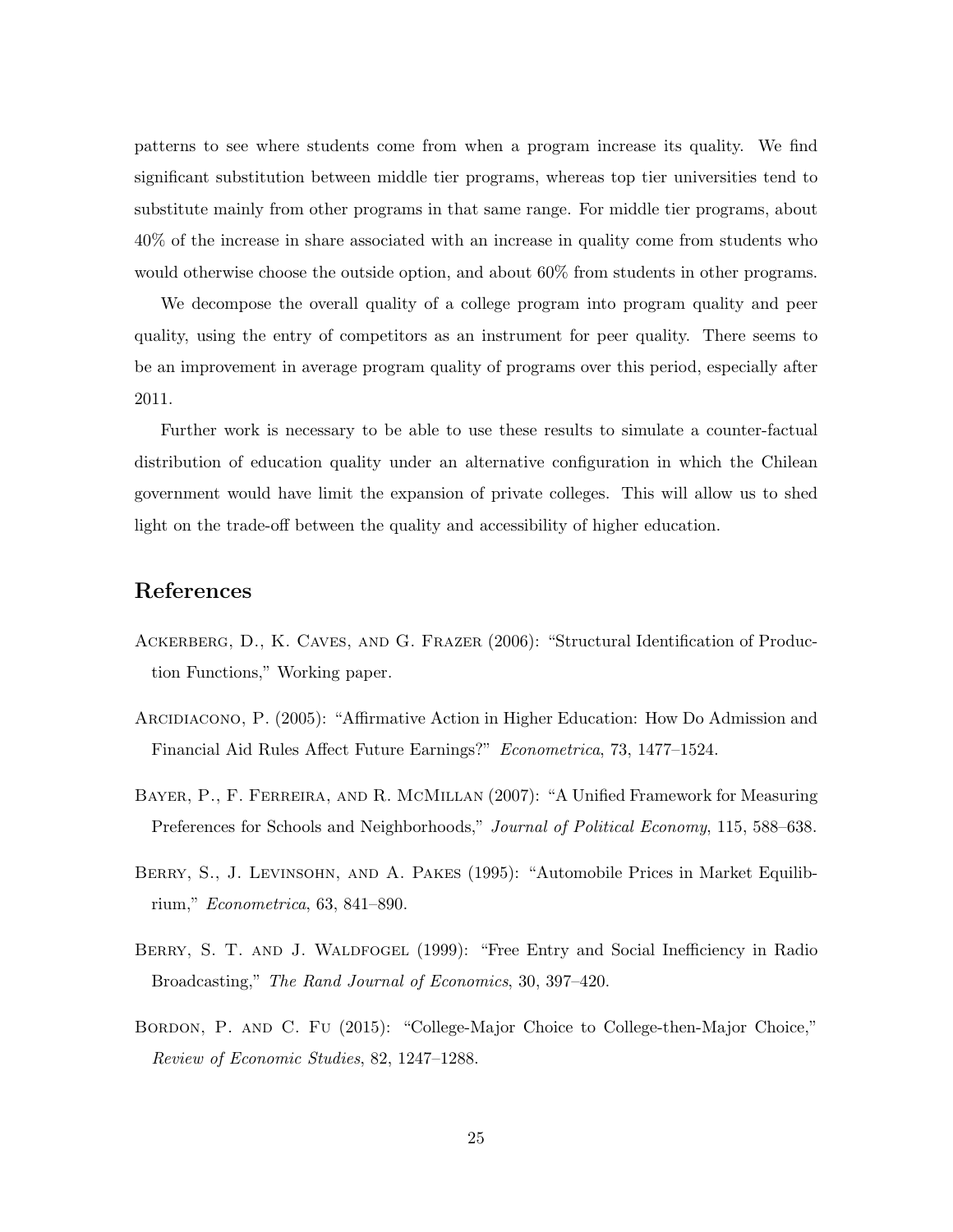- <span id="page-25-1"></span>BRESNAHAN, T. (1987): "Competition and Collusion in the American Automobile Industry: The 1955 Price War," *Journal of Industrial Economics*, 35, 457–482.
- <span id="page-25-0"></span>Epple, D., R. Romano, and H. Sieg (2006): "Admission, Tuition, and Financial Aid Policies in the Market for Higher Education," *Econometrica*, 74.
- <span id="page-25-9"></span>Ferreyra, M. M. and G. Kosenok (2015): "Charter School Entry and School Choice: The Case of Washington, D.C." Working paper.
- <span id="page-25-2"></span>Foster, L., J. C. Haltiwanger, and C. J. Krizan (2001): *New Developments in Productivity Analysis*, University of Chicago Press, chap. Aggregate Productivity Growth. Lessons from Microeconomic Evidence, 303 – 372.
- <span id="page-25-5"></span>Fu, C. (2014): "Equilibrium Tuition, Applications, Admissions and Enrollment in the College Market." *Journal of Political Economy*, 122, 225–281.
- <span id="page-25-10"></span>Gazmuri, A. (2015): "School Segregation in the Presence of Student Sorting and Cream-Skimming: Evidence from a School Voucher Reform," Working paper, University of Pennsylvania.
- <span id="page-25-11"></span>Goolsbee, A. and A. Petrin (2004): "The Consumer Gains from Direct Broadcast Satellites and the Competition with Cable TV," *Econometrica*, 72, 351.
- <span id="page-25-7"></span>Hastings, J., T. Kane, and D. Staiger (2009): "Heterogeneous Preferences and the Efficacy of Public School Choice,".
- <span id="page-25-4"></span>KAPOR, A. (2015): "Distributional Effects of Race-Blind Affirmative Action," Working paper, Yale University.
- <span id="page-25-6"></span>Kennan, J. (2015): "Spatial Variation in Higher Education Financing and the Supply of College Graduates," Working paper, University of Wisconsin.
- <span id="page-25-3"></span>Manski, C. F. and D. Wise (1983): *College choice in america*, Harvard University Press.
- <span id="page-25-8"></span>Neilson, C. (2013): "Targeted Vouchers, Competition Among Schools, and the Academic Achievement of Poor Students," .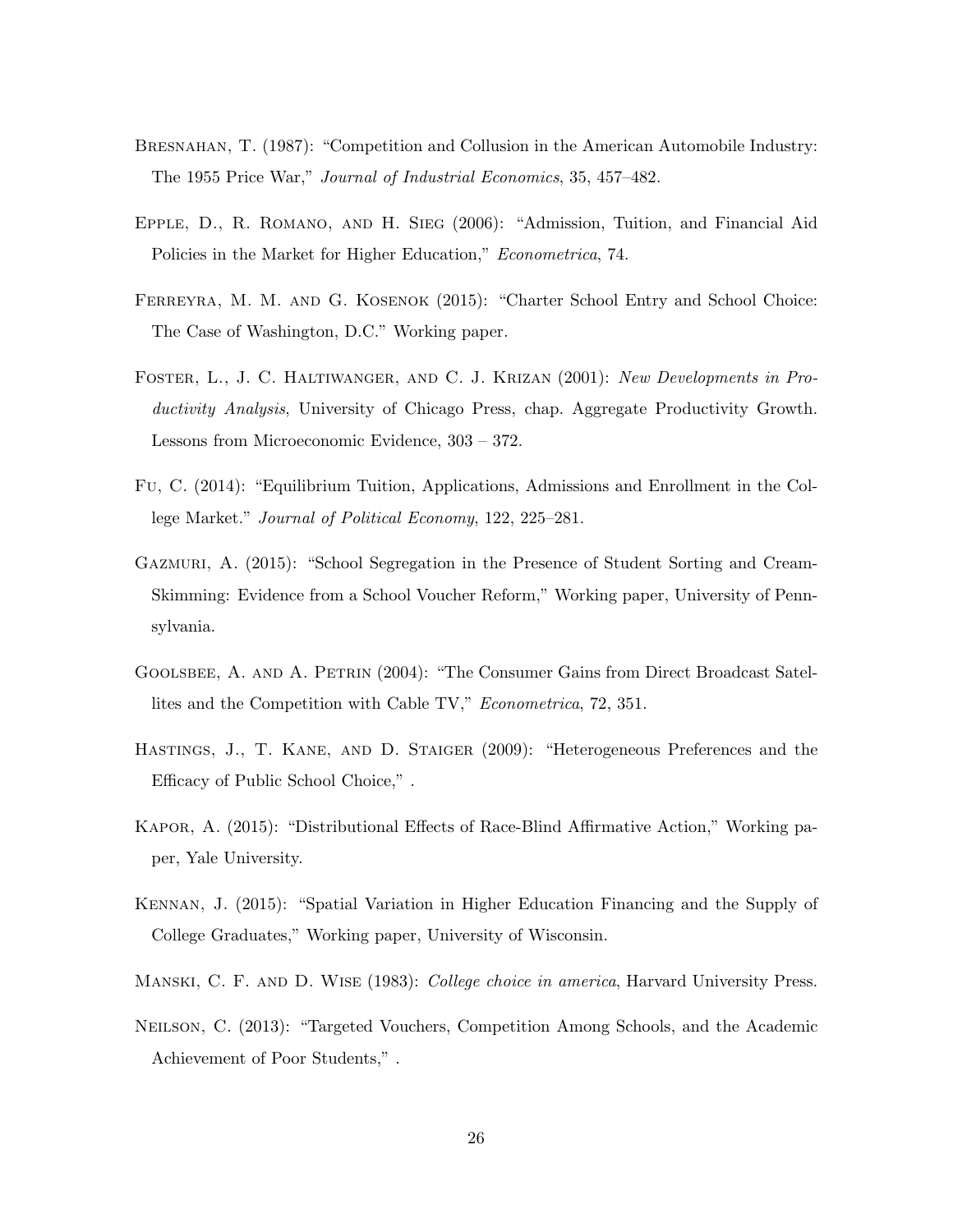<span id="page-26-0"></span>

| Year | Nb. Majors | Campus                 | Majors per Institution |             |
|------|------------|------------------------|------------------------|-------------|
|      |            | $\operatorname{Inst.}$ | Private                | Traditional |
| 2005 | 1634       | 2.5                    | 59.3                   | 66.9        |
| 2006 | 1678       | 2.6                    | 61.9                   | 67.9        |
| 2007 | 1643       | 2.5                    | 60.7                   | 66.6        |
| 2008 | 1737       | 3.5                    | 65.3                   | 74.2        |
| 2009 | 1796       | 3.5                    | 71.7                   | 73.2        |
| 2010 | 1850       | 3.4                    | 82.4                   | 75.5        |
| 2011 | 1946       | 4.0                    | 95.2                   | 78.1        |
| 2012 | 1910       | 2.5                    | 101.4                  | 71.8        |
| 2013 | 2051       | 2.6                    | 105.8                  | 76.8        |
| 2014 | 2099       | 2.7                    | 108.7                  | 77.1        |
| 2015 | 2148       | 2.7                    | 109.1                  | 79.3        |

Table 1: Increase in Number of Programs

Note: This table presents the number of undergraduate programs and number of campuses in traditional and private universities. Source: DEMRE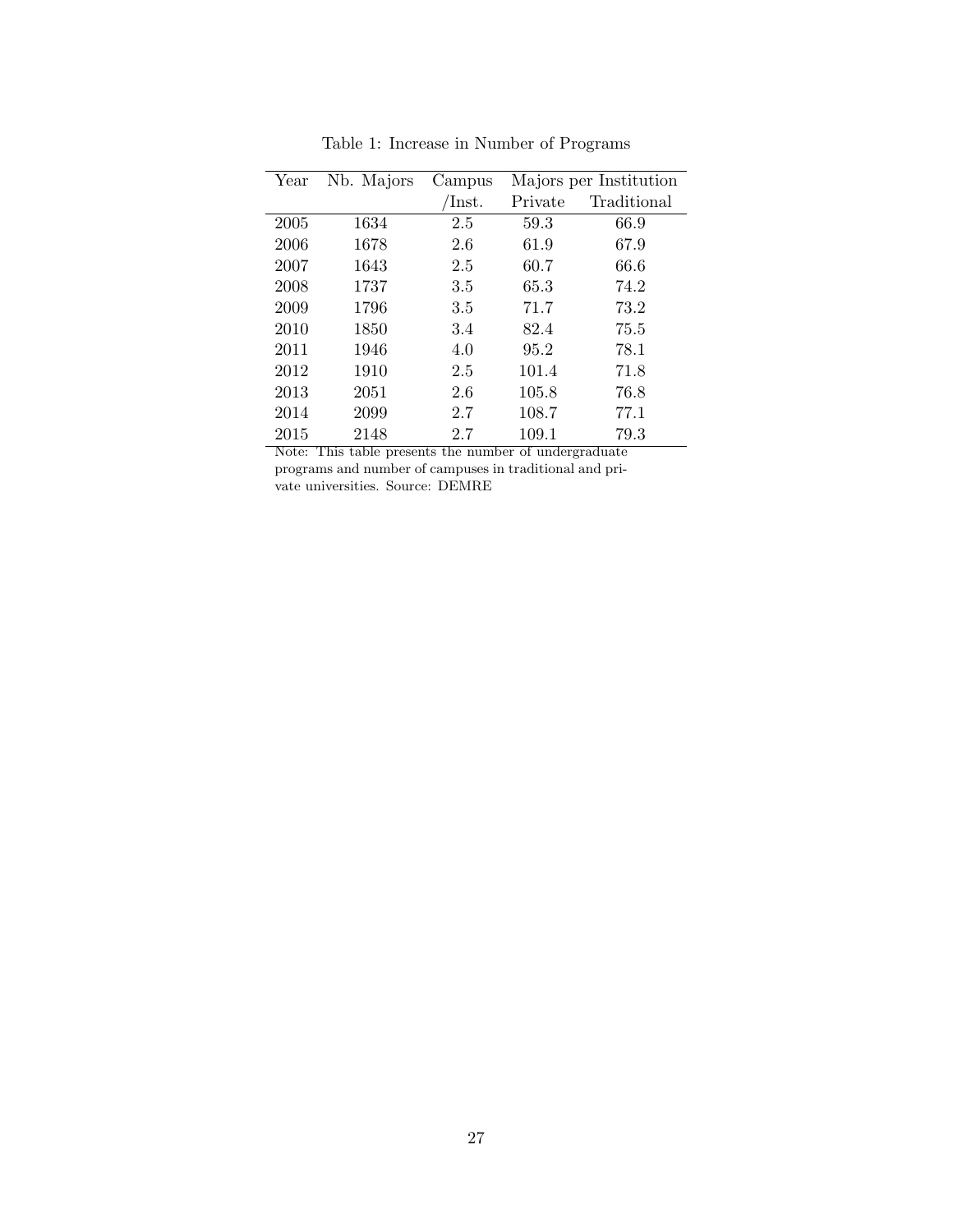|                                       | Elite  |        | Other CRUCH Private Non-CRUCH | Outside Option |
|---------------------------------------|--------|--------|-------------------------------|----------------|
| Avg. Family Income                    | 8.99   | 5.42   | 9.98                          | 4.58           |
| Avg. Mother's Educ.                   | 13.47  | 12.05  | 13.49                         | 10.99          |
| Avg. PSU Score                        | 646.53 | 573.78 | 596.36                        | 467.43         |
| Prop. of Students $w/$ Scholarship    | 0.45   | 0.45   | 0.22                          | 0.16           |
| Prop. of Students w/ Loan             | 0.25   | 0.39   | 0.36                          | 0.23           |
| Prop. Of Students from Private School | 0.31   | 0.10   | 0.38                          | 0.12           |

<span id="page-27-0"></span>Table 2: Average Student Characteristics across Types of Institutions

Note: This table present average characteristics of students attending each type of higher education institution. Family income is annual income measured in millions of pesos. Mother's education is measured in years of education. The outside option includes any high-school graduate that applied to some program in these universities but either was not admitted or chose not to enroll in <sup>a</sup> program to which he was admitted.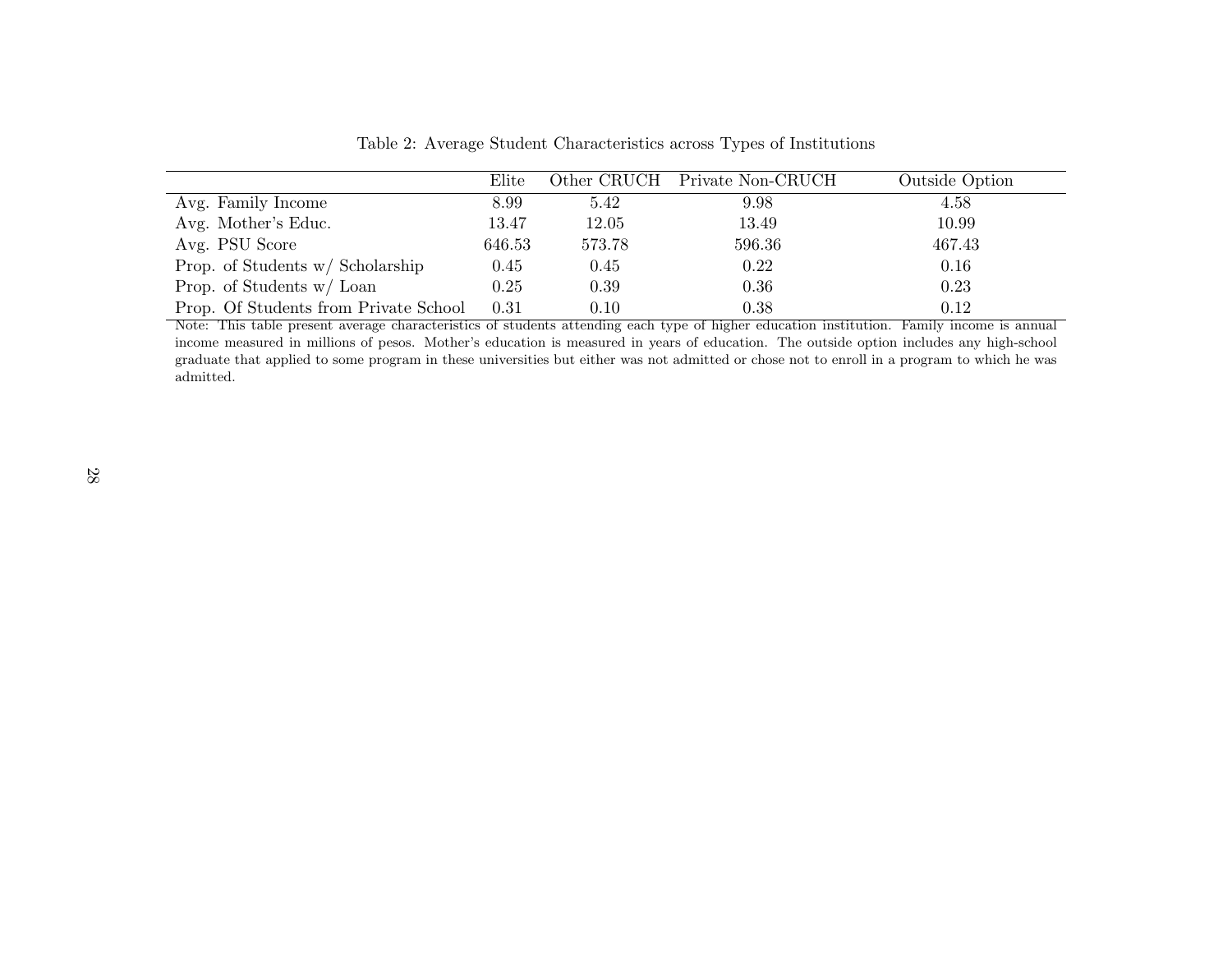|      | Total Number of Programs |             |                   | Total Enrollment |             |                   |  |
|------|--------------------------|-------------|-------------------|------------------|-------------|-------------------|--|
|      | Elite                    | Other CRUCH | Private Non-CRUCH | Elite            | Other CRUCH | Private Non-CRUCH |  |
| 2005 | 435                      | 918         | 281               | 21,152           | 38,289      | 15,888            |  |
| 2006 | 447                      | 942         | 296               | 22,618           | 36,218      | 19,133            |  |
| 2007 | 426                      | 932         | 292               | 24,221           | 33,522      | 19,024            |  |
| 2008 | 427                      | 1002        | 312               | 23,931           | 33,485      | 21,576            |  |
| 2009 | 447                      | 1015        | 343               | 24,134           | 34,144      | 22,903            |  |
| 2010 | 452                      | 1025        | 373               | 25,983           | 35,716      | 24,117            |  |
| 2011 | 453                      | 1074        | 419               | 26,584           | 35,708      | 25,125            |  |
| 2012 | 462                      | 1003        | 445               | 28,364           | 35,538      | 27,028            |  |
| 2013 | 489                      | 1091        | 471               | 28,345           | 39,093      | 28,488            |  |
| 2014 | 479                      | 1129        | 491               | 28,282           | 39,800      | 29,851            |  |
| 2015 | 488                      | 1163        | 497               | 30,174           | 42,209      | 28,829            |  |
|      | 1.20%                    | 2.48%       | 5.94%             | 3.67%            | 1.10%       | 6.32%             |  |

Table 3: Growth by Type of Institution

<span id="page-28-0"></span>Note: Columns 1-3 show the number of programs in each year by type of institution. Institutions are classified in three groups: Group 1 corresponds to six elite institutions, private or public that commonly appear in international rankings. Group 2 corresponds to the rest of CRUCH universities that are not in group 1. Type 3 corresponds to private non-CRUCH universities that participate in the centralized admission process. The last row shows the average yearly growth. Columns 4-6 present the total enrollment by type of institution and the last row shows the average yearly growth.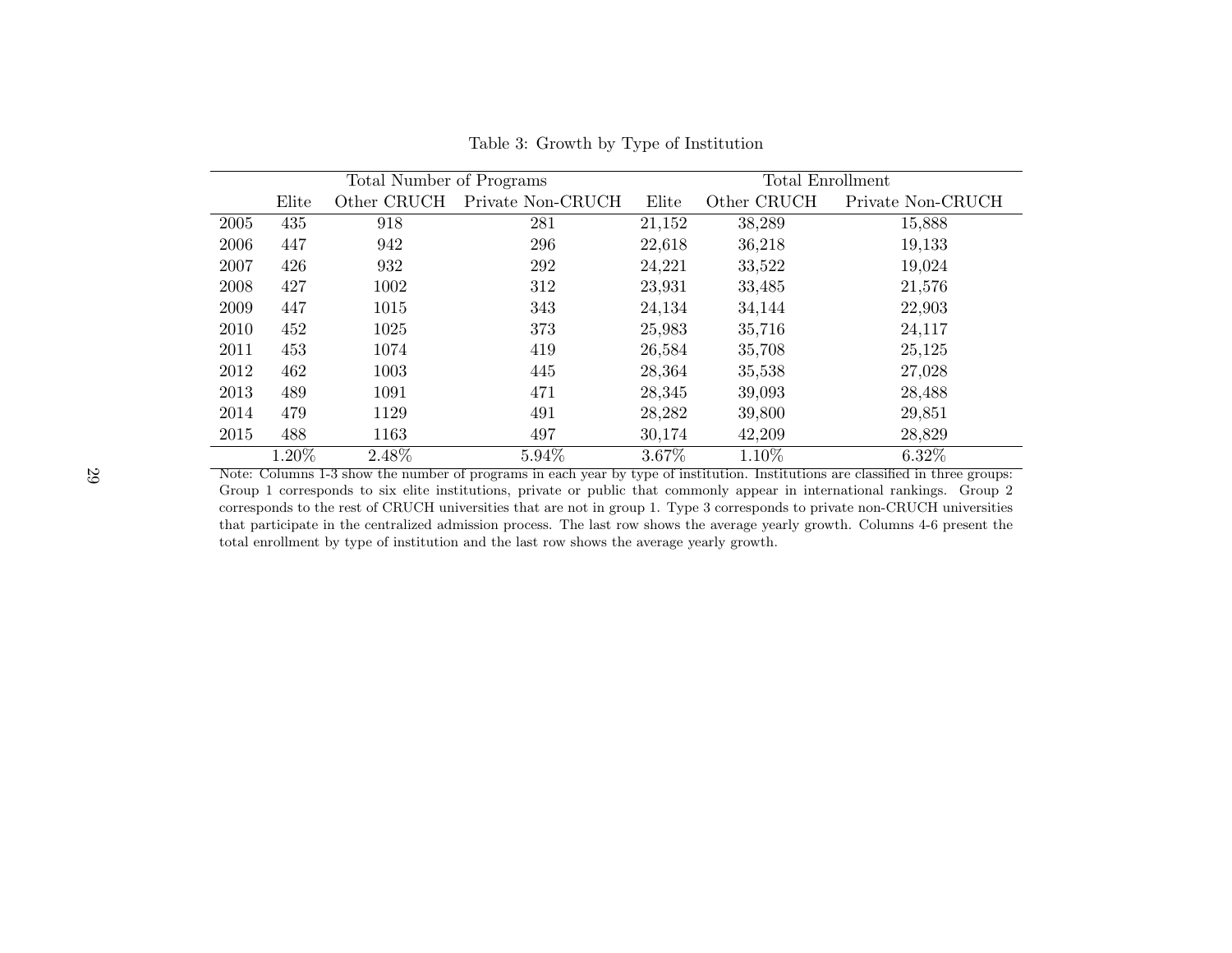|              | Total                 | Type 1             | Type 2                | Type 3              |
|--------------|-----------------------|--------------------|-----------------------|---------------------|
| Period 1     |                       |                    |                       |                     |
| Incumbent    | $-1,132$ $(-14.4\%)$  | $2,559$ $(56.5\%)$ | $-7,376$ $(-167.0\%)$ | $3,685$ (47.6%)     |
| Entry        | 14,860 (189.3%)       | $2,257$ (49.8%)    | 7,834 (177.3%)        | 4,769 (61.6%)       |
| Exit         | $-5,878$ $(-74.8\%)$  | $-286$ $(-6.3\%)$  | $-4,876$ $(-110.4\%)$ | $-716$ $(-9.3\%)$   |
| Total Growth | $7,850(10.4\%)$       | 4,530 $(21.4\%)$   | $-4,418$ $(-11.5\%)$  | $7,738$ $(48.7\%)$  |
| Period 2     |                       |                    |                       |                     |
| Incumbent    | $-36$ $(-0.23\%)$     | $2,282$ (54.5%)    | $-2,077$ $(-32.0\%)$  | $-241$ $(-5.1\%)$   |
| Entry        | 18,069 (117.36%)      | 2,210 (52.7%)      | $10,415$ $(160.4\%)$  | $5,444$ $(115.5\%)$ |
| Exit         | $-2,637$ $(-17.13\%)$ | $-301(-7.2\%)$     | $-1,845$ $(-28.4\%)$  | $-491(-10.4\%)$     |
| Total Growth | 15,396 (17.9%)        | 4,191 $(16.1\%)$   | $6,493$ $(18.2\%)$    | $4,712$ $(19.5\%)$  |

Table 4: Growth Decomposition

<span id="page-29-0"></span>Note: This table shows <sup>a</sup> decomposition of enrollment growth between incumbent institutions, new entrants, and institutions that exited during that period for each type of institution. First period corresponds to 2005-2009, and the second period corresponds to 2010-2015. Institutions are classified in four groups: Type 1 corresponds to six elite institutions, private or public that commonly appear in international rankings. Type 2 corresponds to other CRUCH universities that are not in group 1. Type 3 to private non-CRUCH universities that participate in the centralized admission process.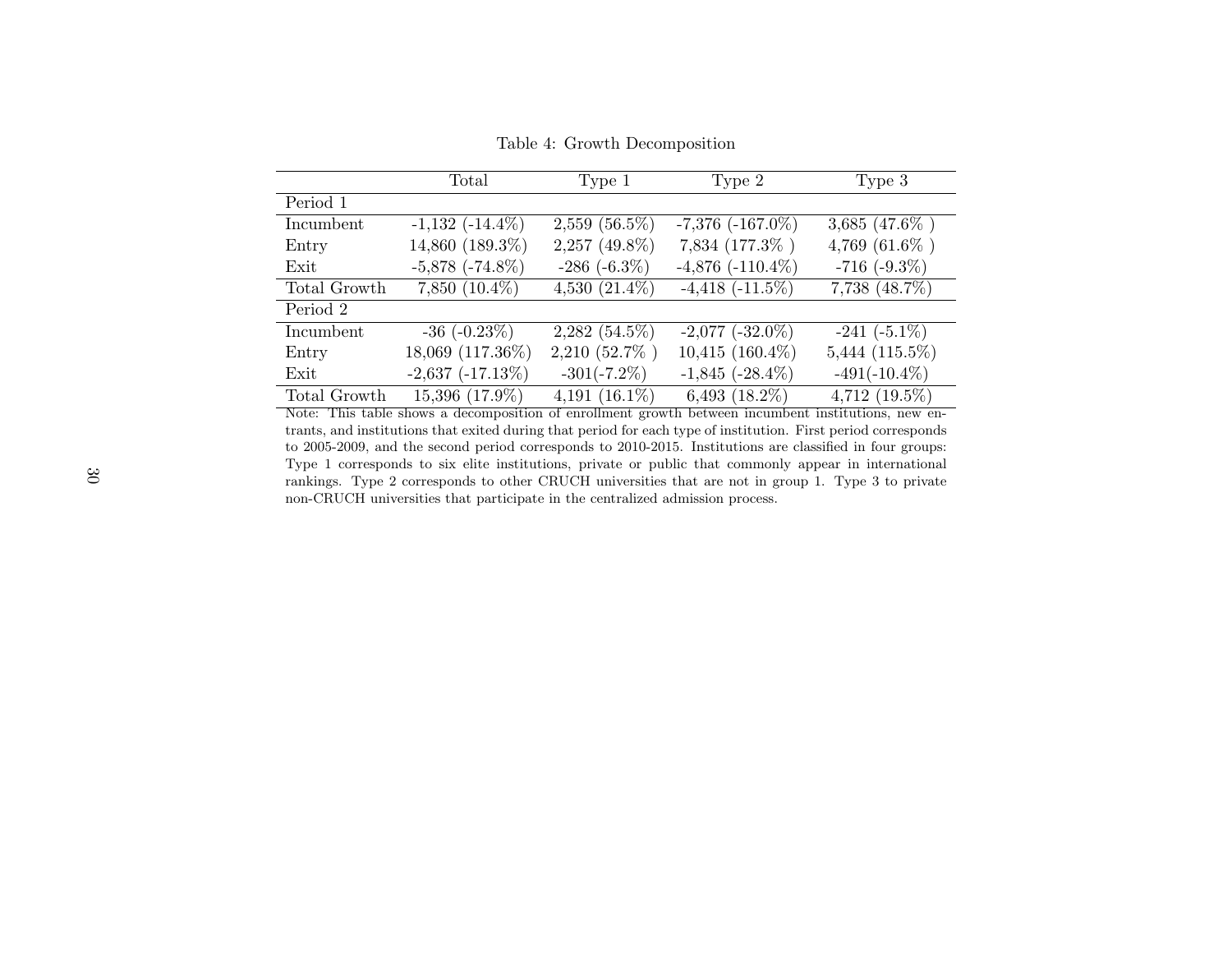<span id="page-30-0"></span>

|                         | Type 1  | Type 2         | Type 3   |
|-------------------------|---------|----------------|----------|
| Period 1                |         |                |          |
| Incumbents              | 8.12    | $-6.29$        | 18.80    |
| Entry                   | $-0.53$ | $-6.98$        | $-2.73$  |
| Exit                    | 0.26    | 1.92           | 1.61     |
| Overall Change Period 1 | 7.84    | $-11.35$       | 17.68    |
| Period 2                |         |                |          |
| Incumbents              | 6.15    | $-2.32$        | 12.04    |
| Entry                   | $-2.11$ | $-2.47$        | $-14.91$ |
| Exit                    | 0.93    | 0.40           | 2.11     |
| Overall Change Period 2 | 4.97    | $-4.40$        | $-0.76$  |
| Average Program Size    |         | 46.27 students |          |

Table 5: Decomposition of Growth in Program Size

Note: This table shows a decomposition of program size growth between incumbent institutions, new entrants, and institutions that exited during that period for each type of institution. Each entry corresponds to the growth measured as the average number of students. For the entrants the size of the new programs is compared to the average size in the previous period and for exit programs, the size is compared to the average size that period. First period corresponds to 2005-2009, and the second period corresponds to 2010-2015. Institutions are classified in four groups: Type 1 corresponds to six elite institutions, private or public that commonly appear in international rankings. Type 2 corresponds to CRUCH public universities that are not in group 1. Type 3 corresponds to CRUCH private universities that are not in group 1. Type 4 corresponds to private non-CRUCH universities that participate in the centralized admission process.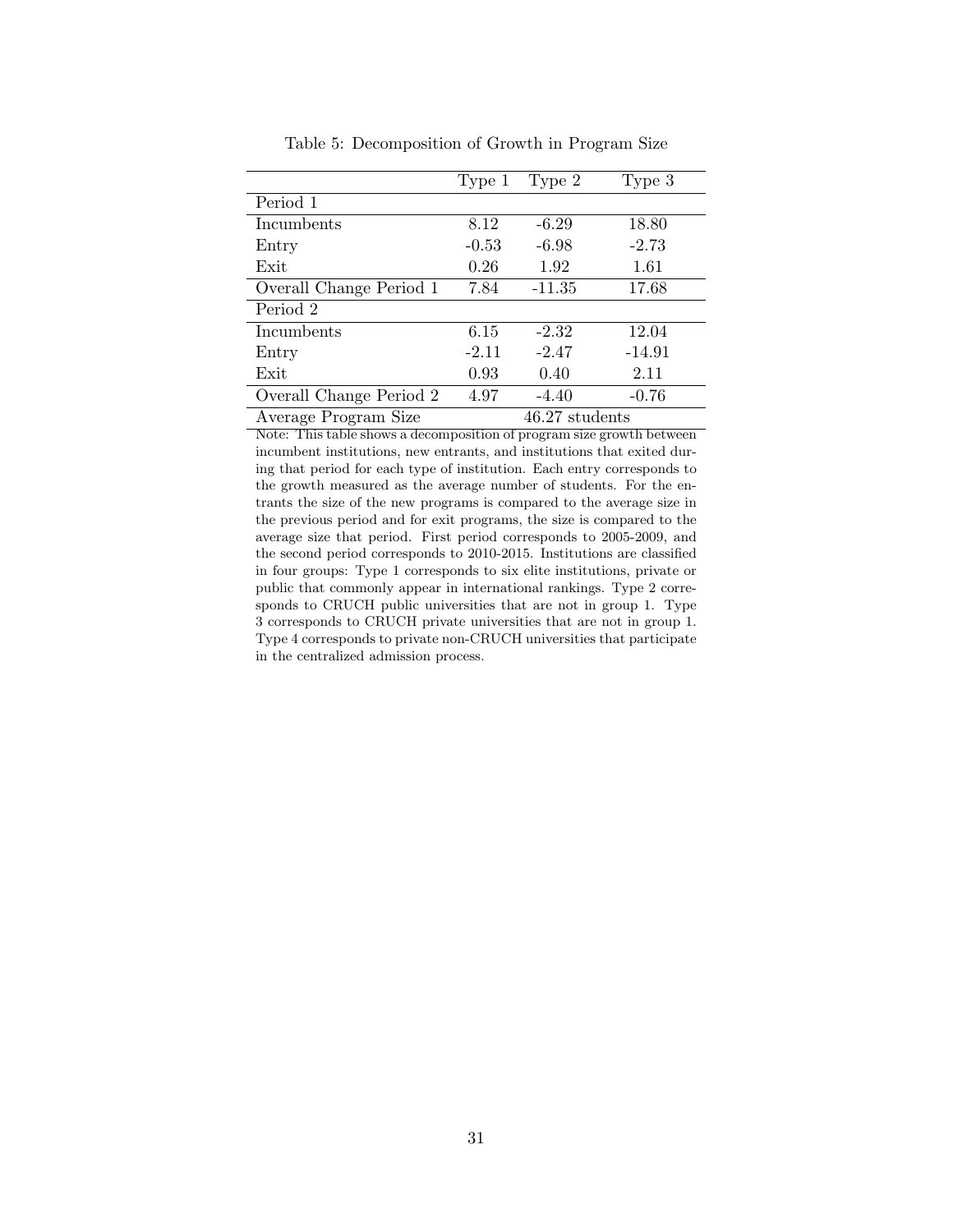<span id="page-31-0"></span>

|      |        | Minimum PSU |        |        | Average PSU |        |
|------|--------|-------------|--------|--------|-------------|--------|
| Year | Type 1 | Type 2      | Type 3 | Type 1 | Type 2      | Type 3 |
| 2005 | 562.8  | 495.5       | 332.7  | 634.0  | 568.4       | 572.4  |
| 2006 | 567.6  | 497.9       | 339.9  | 634.7  | 561.9       | 573.5  |
| 2007 | 578.9  | 502.7       | 328    | 644.4  | 570.2       | 583.7  |
| 2008 | 575.2  | 500.9       | 328.6  | 643.6  | 566.6       | 585.8  |
| 2009 | 587.3  | 504.9       | 342.5  | 648.7  | 572.3       | 595.0  |
| 2010 | 582.2  | 505.9       | 563.6  | 649.5  | 573.5       | 611.1  |
| 2011 | 577.1  | 508.3       | 565.7  | 648.0  | 576.0       | 612.9  |
| 2012 | 572    | 496.9       | 518.6  | 643.4  | 569.2       | 595.8  |
| 2013 | 558.5  | 496.8       | 519    | 639.1  | 571.0       | 592.4  |
| 2014 | 548.4  | 491.5       | 514.7  | 637.4  | 567.5       | 589.0  |
| 2015 | 548.2  | 492.5       | 516.3  | 639.1  | 568.0       | 589.4  |

Table 6: Changes in Test Scores

Note: Columns 1-3 show the average math and language score of the last student admitted in each type of institution each year. Institutions are classified in three groups: Type 1 corresponds to six elite institutions, private or public that commonly appear in international rankings. Type 2 corresponds to CRUCH universities that are not in group 1. Type 3 corresponds to private non-CRUCH universities that participate in the centralized admission process.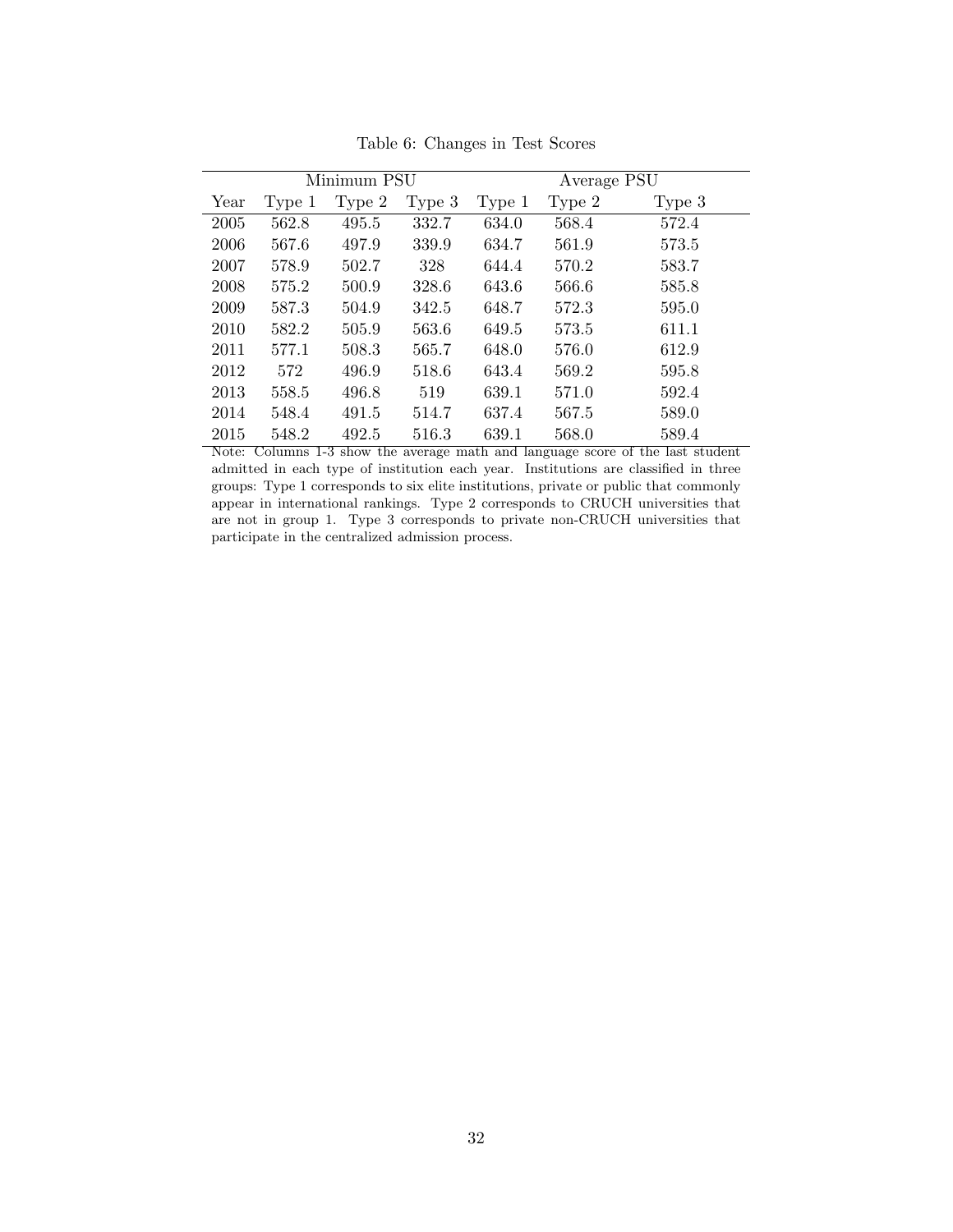| Type of Inst. | Incumb. Improv. | Reallocat. | Covariance | $_{\rm Entry}$ | Exit  | Total Growth | Percentage |
|---------------|-----------------|------------|------------|----------------|-------|--------------|------------|
| Overall       | .816            | 4.034      | $0.095\,$  | $-3.573$       | 1.709 | 4.082        | $0.7\%$    |
|               | $-1.959$        | 6.427      | $-1.158$   | $-1.100$       | 0.499 | 2.709        | 0.4%       |
|               | $-2.877$        | 2.995      | $-0.693$   | $-2.482$       | 1.655 | $-1.403$     | $-0.2\%$   |
|               | 15.298          | $-0.607$   | $-1.329$   | 0.911          | 0.778 | 15.050       | $2.6\%$    |

Table 7: Decomposition of Average PSU Growth

<span id="page-32-0"></span> Note: This table presents the decomposition of the change in average PSU over the whole period for each type of institution. Type 1 corresponds to six elite institutions, private or public that commonly appear in international rankings. Type 2 corresponds to CRUCH universities that are not in group 1. Type 3 corresponds to private non-CRUCH universities that participate in the centralized admission process. The decomposition follows ?.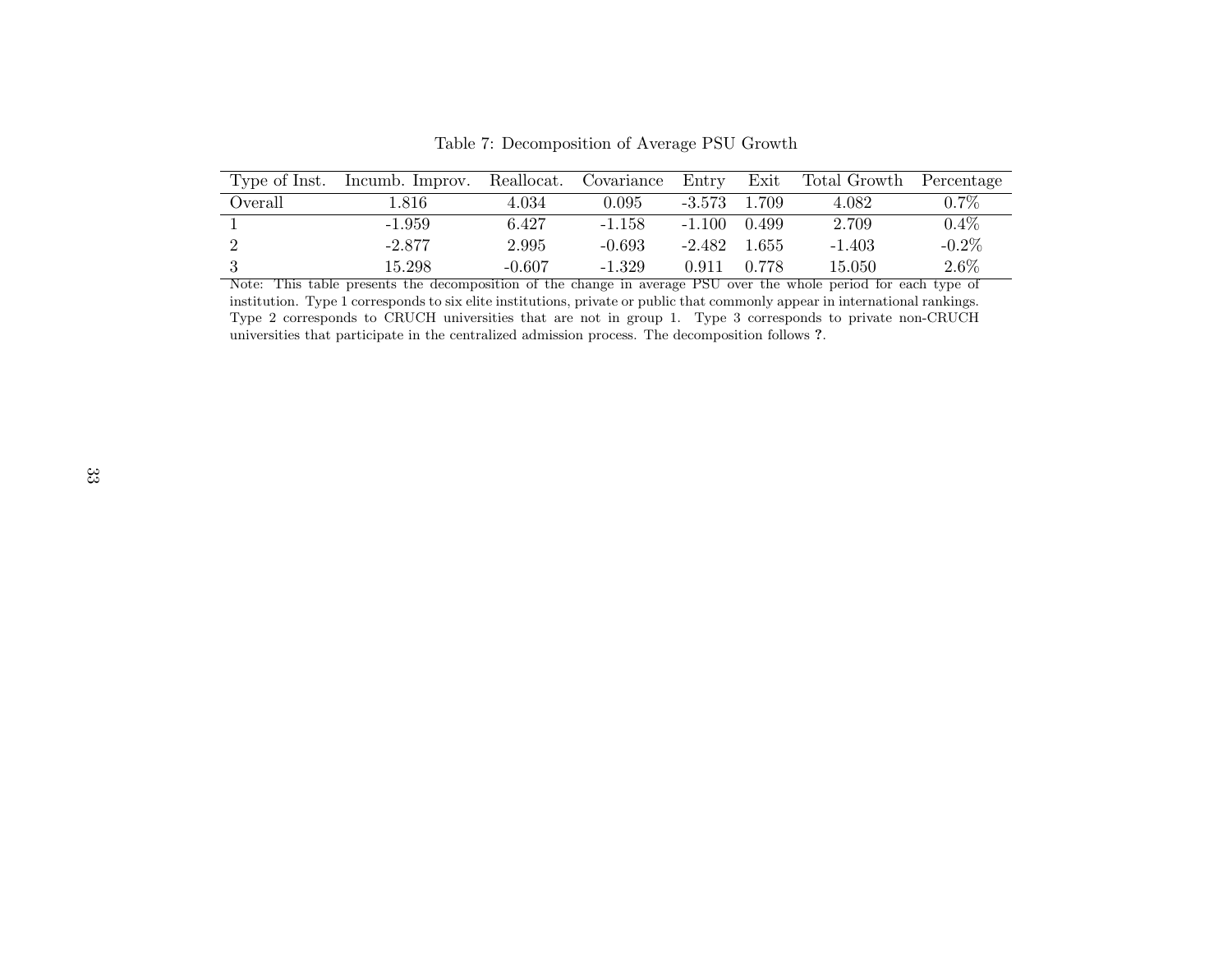<span id="page-33-0"></span>

|                                    |                                                                                        | Coefficients | Std. Error |
|------------------------------------|----------------------------------------------------------------------------------------|--------------|------------|
| Intercept                          | Gender                                                                                 | $0.581*$     | 0.122      |
|                                    | Education of parents                                                                   | 0.009        | 0.009      |
|                                    | Income/Family size                                                                     | $-0.118*$    | 0.028      |
|                                    | Relative admission score: $t_{jt}/\tau_{ij}^{\max}$                                    | $-0.459$     | 0.359      |
| Ability-Avg Peer Ability           |                                                                                        | $-2.471*$    | 0.080      |
| Science weight $\times$ Math score |                                                                                        | $11.519*$    | 1.245      |
| Science weight $\times$ Gender     |                                                                                        | $-1.376*$    | 0.291      |
| Distance: Euclian                  |                                                                                        | $-0.315*$    | 0.048      |
| Different: Different region        |                                                                                        | $-2.396*$    | 0.085      |
| Price - Public                     | Intercept                                                                              | $-2.899*$    | 0.222      |
|                                    | Test score                                                                             | $0.540*$     | 0.037      |
|                                    | Income/Family size                                                                     | 0.016        | 0.009      |
| Price - Private                    | Intercept                                                                              | $-1.969*$    | 0.212      |
|                                    | Test score                                                                             | $0.408*$     | 0.036      |
|                                    | Income/Family size                                                                     | $0.028*$     | 0.007      |
| LLF/N                              |                                                                                        | $-1.65$      |            |
|                                    | Note: This table presents the estimated parameters and standard errors for the sorting |              |            |

Table 8: Preference Parameters

model. Gender is an indicator variable equal to one for females and zero for males. Education of parents is measured in years of education, income in millions of pesos per year. Admission score is measured in thousands of points (same as ability, which is just the average of math and language test scores). Distance is measured in hundreds of miles, and different region is an indicator variable equal to one if the program is located in a region different to the student's home region. Prices are measured as out of pocket tuition after considering government grants and loans, in millions of pesos per year.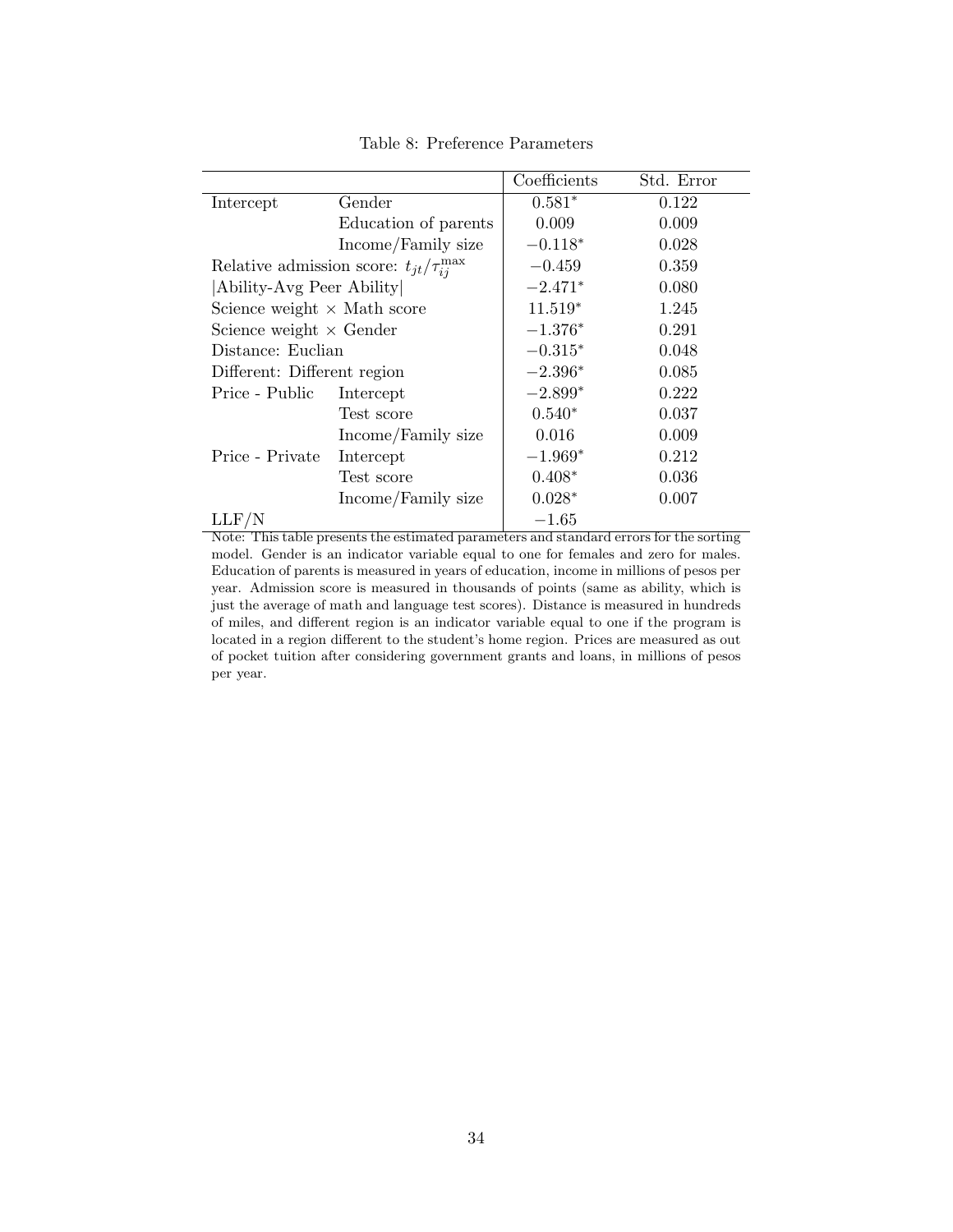Table 9: Business Substitution when Quality Increases

<span id="page-34-0"></span>

| Own Peer              | Outside | Rival Peer Ability    |                           |                           |                  |  |  |
|-----------------------|---------|-----------------------|---------------------------|---------------------------|------------------|--|--|
| Ability               | Option  | $(A_{\min}, A_{.25})$ | $(\bar{A}_{.25}, A_{.5})$ | $(\bar{A}_{.5}, A_{.75})$ | $(A_{.75}, A_1)$ |  |  |
| $(A_{\min}, A_{.25})$ | 0.55    | 0.14                  | 0.18                      | 0.10                      | 0.03             |  |  |
| $(A_{.25},A_{.5})$    | 0.48    | 0.11                  | 0.20                      | 0.16                      | 0.06             |  |  |
| $(A_{.5}, A_{.75})$   | 0.36    | 0.06                  | 0.16                      | 0.24                      | 0.18             |  |  |
| $(A_{.75}, A_1)$      | 0.20    | 0.01                  | 0.05                      | 0.13                      | 0.61             |  |  |

Note: Programs are classified in four groups according to the average student ability. Each cell is the average fraction of new students going to *row* schools that come from the *column* schools, when a *row* school marginally increases its quality using the results from the estimation.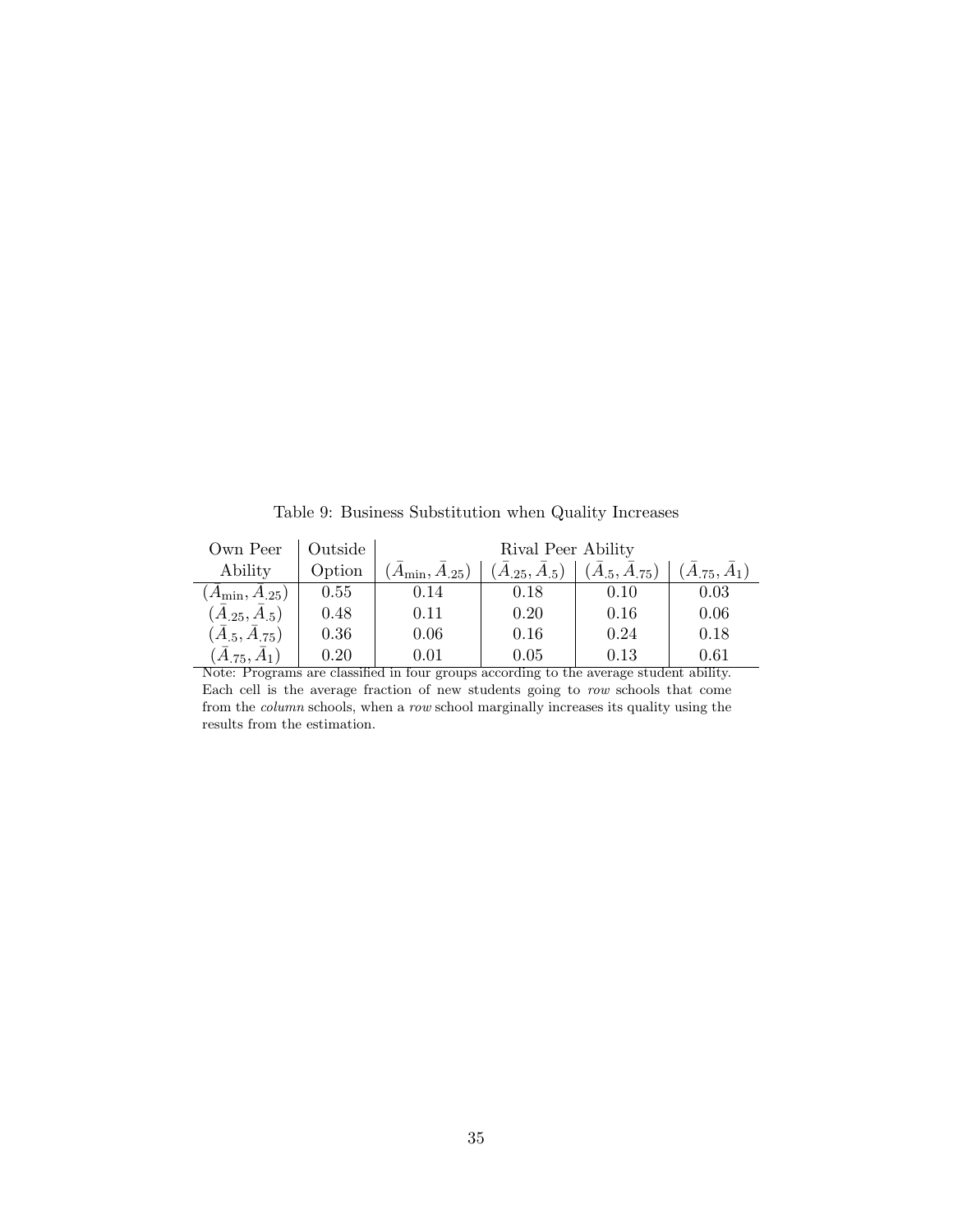<span id="page-35-0"></span>

|                                         | Average Peer Ability |            |             |  |  |
|-----------------------------------------|----------------------|------------|-------------|--|--|
| Share of programs in region/category    | $-4.998***$          | $-3.290**$ | $-4.404***$ |  |  |
|                                         | (1.181)              | (1.113)    | (1.166)     |  |  |
| New programs in category                | $1.876***$           |            | $-2.273**$  |  |  |
|                                         | (0.537)              |            | (0.852)     |  |  |
| Share of top ten programs in region     |                      | $-5.463**$ | $-5.450**$  |  |  |
|                                         |                      | (1.678)    | (1.671)     |  |  |
| Share of old institutions in the region |                      | $-17.914*$ |             |  |  |
|                                         |                      | (7.691)    |             |  |  |
| Ranking $\times$ New Programs in Region |                      |            | $0.285***$  |  |  |
|                                         |                      |            | (0.046)     |  |  |
| F-test                                  | - 60                 | 8.70       | 17.72       |  |  |

Table 10: College Quality Decomposition - First Stage

Note: This table presents the first stage estimation using different sets of instruments for average peer ability in the program.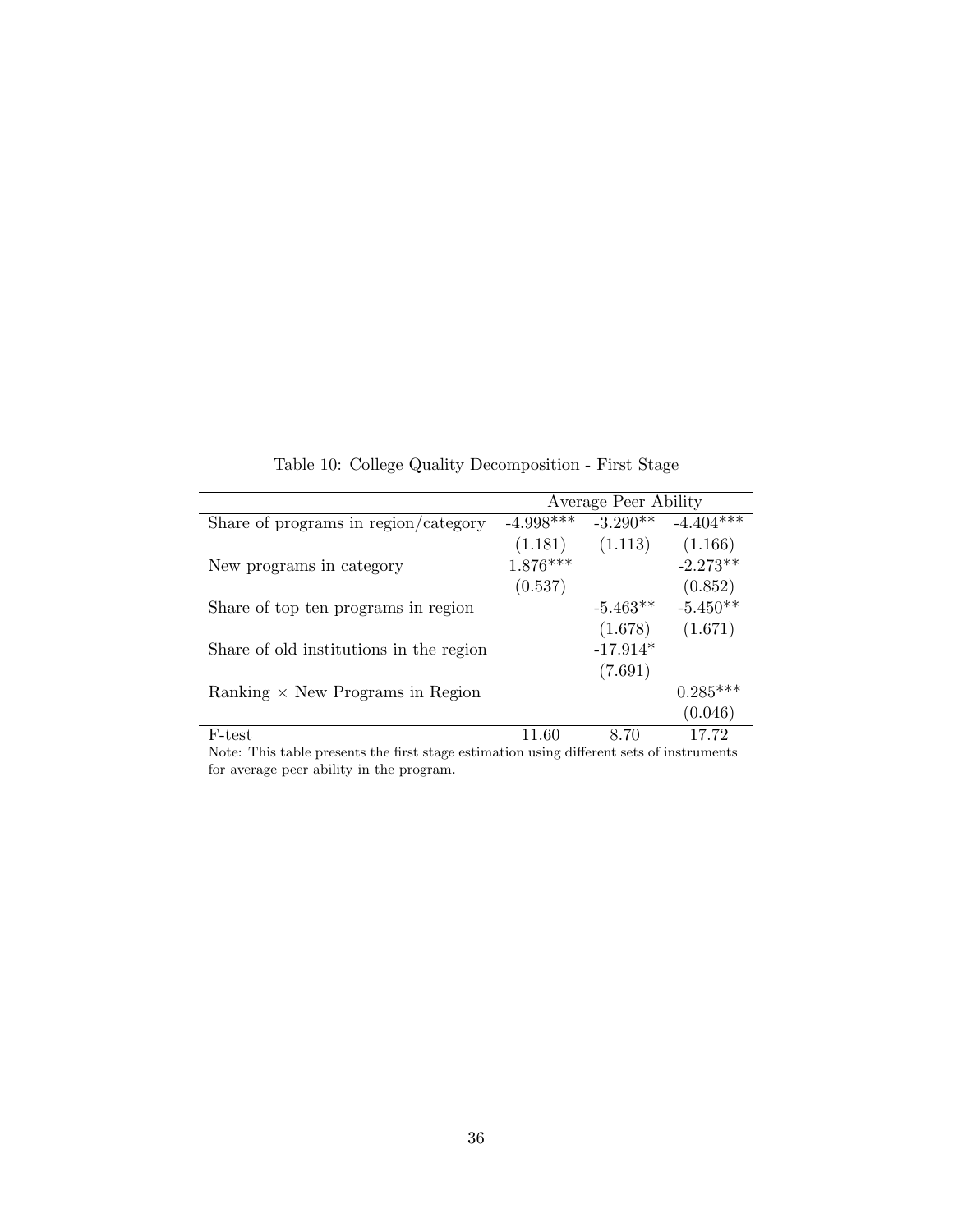<span id="page-36-0"></span>

|                  | (1)         | (2)             | (3)             | (4)             |
|------------------|-------------|-----------------|-----------------|-----------------|
| <b>VARIABLES</b> | <b>OLS</b>  | IV <sub>1</sub> | IV <sub>2</sub> | IV <sub>3</sub> |
| Avg. Peer        | $0.009***$  | $0.035**$       | 0.021           | $0.020*$        |
|                  | (0.001)     | (0.013)         | (0.012)         | (0.009)         |
| 2006             | $-0.183***$ | $-0.101$        | $-0.147**$      | $-0.146**$      |
|                  | (0.044)     | (0.058)         | (0.056)         | (0.048)         |
| 2007             | $-0.031$    | $-0.166$        | $-0.096$        | $-0.089$        |
|                  | (0.044)     | (0.088)         | (0.077)         | (0.064)         |
| 2008             | $-0.181***$ | $-0.311***$     | $-0.235**$      | $-0.233***$     |
|                  | (0.044)     | (0.084)         | (0.075)         | (0.063)         |
| 2009             | $0.196***$  | $-0.043$        | 0.087           | 0.093           |
|                  | (0.044)     | (0.136)         | (0.123)         | (0.098)         |
| 2010             | $0.336***$  | $-0.023$        | 0.177           | 0.190           |
|                  | (0.044)     | (0.195)         | (0.174)         | (0.135)         |
| 2011             | $0.467***$  | 0.156           | $0.331*$        | $0.343**$       |
|                  | (0.044)     | (0.176)         | (0.152)         | (0.123)         |
| 2012             | $0.300***$  | 0.166           | $0.240**$       | $0.249**$       |
|                  | (0.043)     | (0.105)         | (0.091)         | (0.080)         |
| 2013             | $0.547***$  | $0.421***$      | $0.490***$      | $0.479***$      |
|                  | (0.043)     | (0.105)         | (0.095)         | (0.086)         |
| 2014             | $0.816***$  | $0.745***$      | $0.782***$      | $0.769***$      |
|                  | (0.043)     | (0.096)         | (0.087)         | (0.083)         |
| Program FE       |             | X               | X               | X               |
| Weak IV          |             | 9.623           | 5.668           | 10.045          |
| J-test (p-value) |             | 0.668           | 0.106           | 0.065           |

Table 11: College Quality Decomposition

Note: This table presents the quality decomposition by OLS and using the three different IV specifications shown in Table [10](#page-35-0)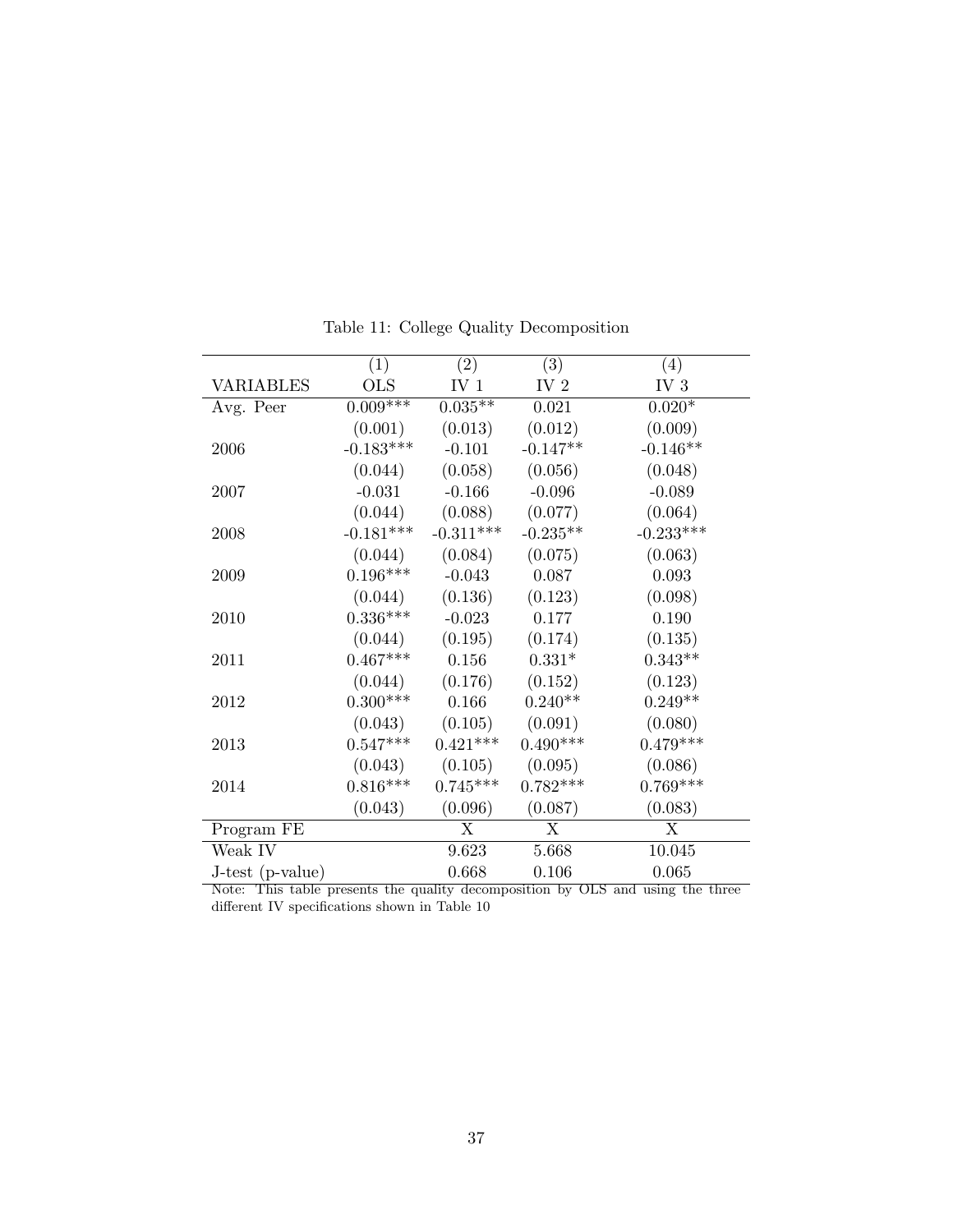|         | Delta Decomposition |            |                        |          |          |              |            |  |  |
|---------|---------------------|------------|------------------------|----------|----------|--------------|------------|--|--|
|         | Incumb. Improv.     | Reallocat. | Covariance             | Entry    | Exit     | Total Growth | Percentage |  |  |
| overall | 0.189               | $-0.230$   | 0.169                  | $-0.141$ | 0.065    | 0.052        | 4.28%      |  |  |
|         | 2.060               | 0.049      | 0.204                  | 0.009    | $-0.051$ | 2.271        | 51.65%     |  |  |
| 2       | 0.259               | $-0.268$   | 0.420                  | $-0.025$ | 0.157    | 0.543        | 11.28%     |  |  |
| 3       | $-0.273$            | $-0.459$   | 0.333                  | $-0.180$ | 0.015    | $-0.565$     | $-19.29\%$ |  |  |
|         |                     |            | Residual Decomposition |          |          |              |            |  |  |
|         | Incumb. Improv.     | Reallocat. | Covariance             | Entry    | Exit     | Total Growth | Percentage |  |  |
| overall | 0.165               | $-1.049$   | 0.163                  | $-0.675$ | 0.237    | $-1.158$     | $-17.97\%$ |  |  |
|         | 1.976               | 0.056      | 0.205                  | 0.007    | $-0.049$ | 2.194        | 9.68%      |  |  |
| 2       | 0.178               | $-0.253$   | 0.425                  | $-0.041$ | 0.154    | 0.463        | $2.00\%$   |  |  |
| 3       | $-0.360$            | $-0.446$   | 0.341                  | $-0.198$ | 0.015    | $-0.648$     | $-3.05\%$  |  |  |

<span id="page-37-0"></span>Table 12: Decomposition of Quality Change

Note: This table presents the decomposition of the change in quality over the whole period for  $\delta$  and the residual  $r_{jt} = \hat{\delta}_{jt} - \rho \bar{t}_{jt}$  for each type of institution. Type 1 corresponds to six elite institutions, private or public that commonly appear in international rankings. Type 2 corresponds to CRUCH universities that are not in group 1. Type 3 corresponds to private non-CRUCH universities that participate in the centralized admission process.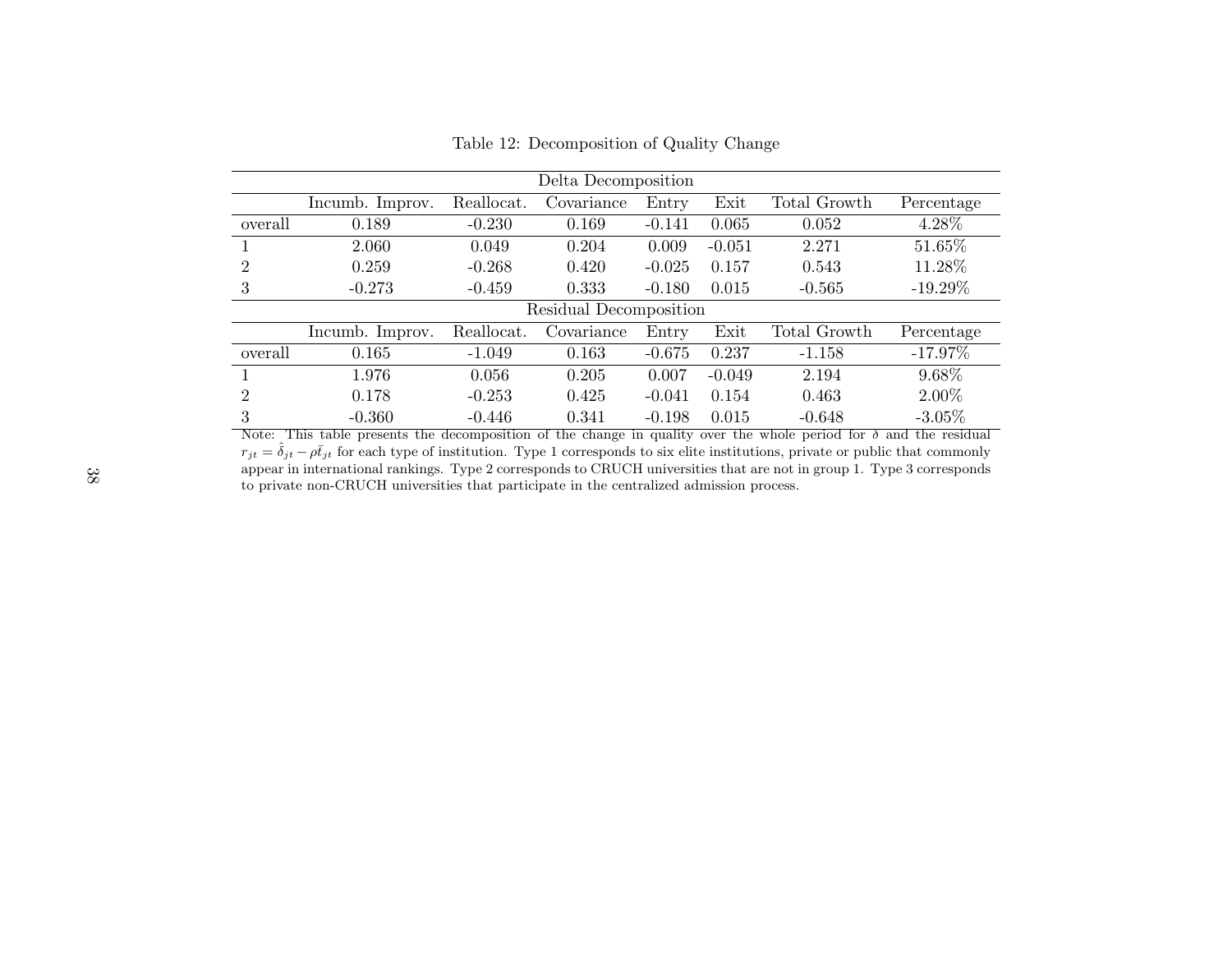| Own     | Own          | Rival Peer Ability |          |          |
|---------|--------------|--------------------|----------|----------|
| Quality | Peer Ability | Type 1             | Type 2   | Type 3   |
| Type 1  | 1.984        | $-0.413$           | $-0.152$ | $-1.736$ |
| Type 2  | 2.579        | 4.321              | 2.841    | 3.268    |
| Type 3  | 2.215        | 1.386              | 0.423    | 3.483    |

<span id="page-38-0"></span>Table 13: Effect on Average Peer Ability when Quality Increases

Note: Programs are classified in three groups according to the type of institution. Each cell is the change in average peer ability in a *column* schools when a *row* school marginally increases its quality using the results from the estimation. It corresponds to  $\frac{\partial \bar{A}_j}{\partial \delta_k} \cdot |\delta_k|$ .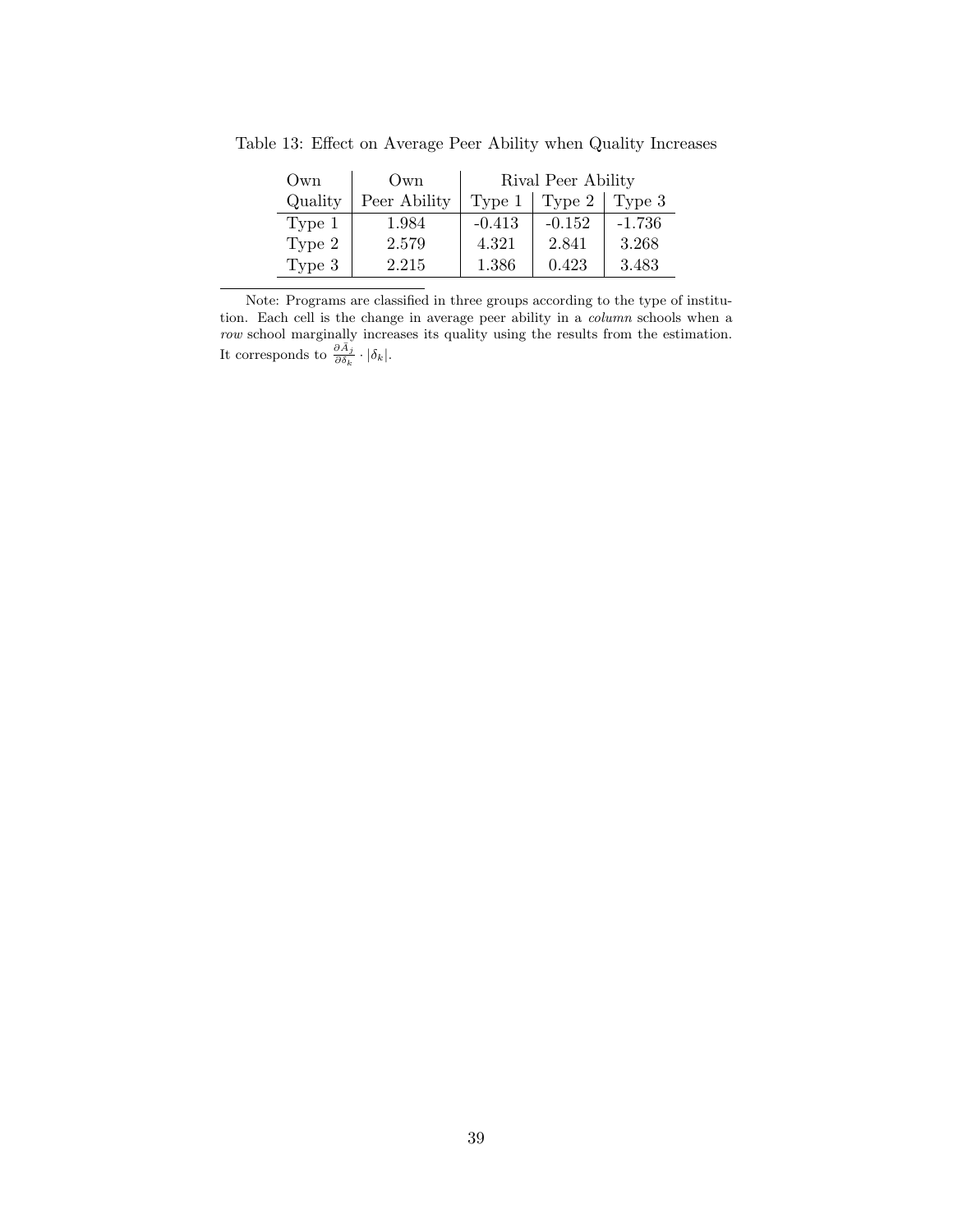<span id="page-39-0"></span>

Figure 1: Growth in College Enrollment in Chile 2005-2014

Note: This figure shows the total share of high-school graduates attending some type of higher education program each year from 2005 to 2014.